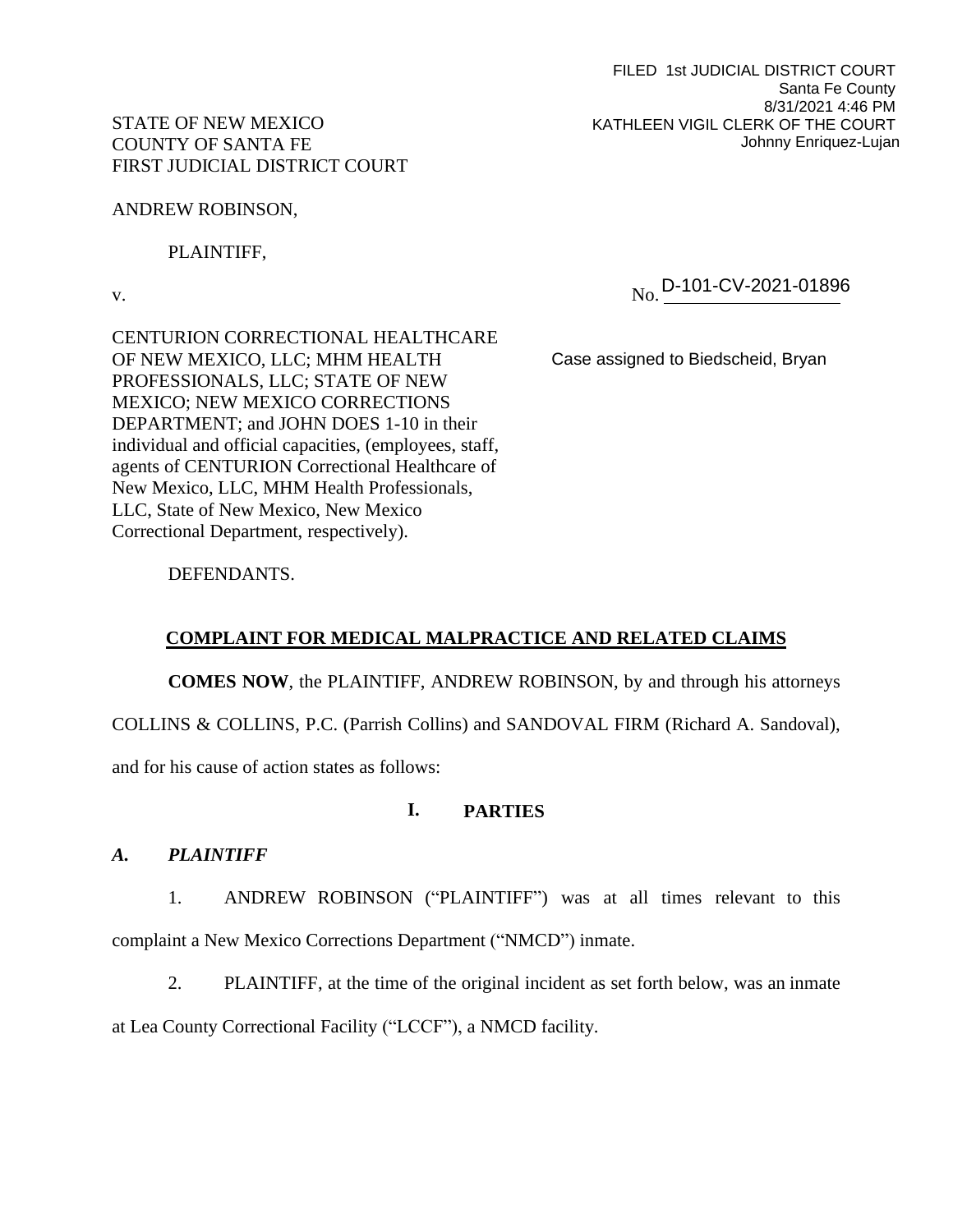3. PLAINTIFF is currently residing in No 4 La Villaita Tres, Albuquerque, NM 87112.

#### *B. NEW MEXICO CORRECTIONS DEPARTMENT*

4. DEFENDANTS NMCD and LCCF are entities of the State of New Mexico.

5. LCCF is operated by NMCD.

6. NMCD retains ultimate authority and responsibility over LCCF, and LCCF is operated in accordance with NMCD rules, policies and procedures.

7. NMCD is responsible for contracting of medical services for all NMCD facilities including LCCF.

8. At all material times, NMCD, CENTURION CORRECTIONAL HEALTHCARE OF NEW MEXICO, LLC ("CENTURION"), and MHM HEALTH PROFESSIONALS, LLC ("MHM") acted through their respective owners, officers, directors, employees, agents or apparent agents, including, but not limited to, administrators, management, nurses, doctors, technicians and other staff, and is responsible for their acts or omissions pursuant to the doctrines of respondeat superior, agency and/or apparent agency.

9. NMCD DEFENDANTS have a duty to provide for the safety and security for those they incarcerate.

10. NMCD governs LCCF, while independent contractors carry out discrete duties at the discretion of NMCD.

### *C. CENTURION CORRECTIONAL HEALTHCARE OF NEW MEXICO, LLC*

11. CENTURION entered a contract, General Services Contract #16-770-1300-0097 ("GSC"), with the State of New Mexico that commenced on June 1, 2016 and ended on or about November 2019.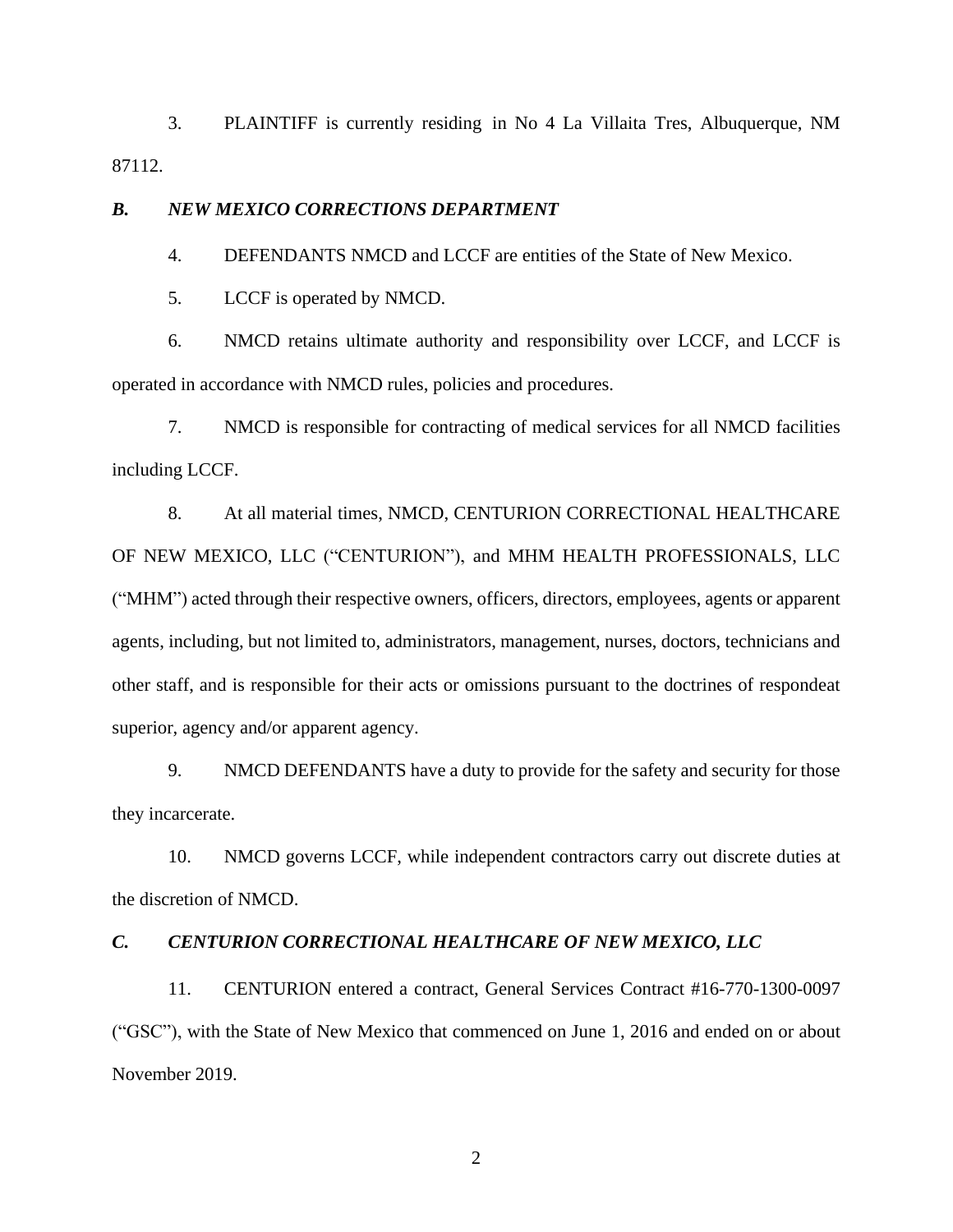12. CENTURION is a domestic limited liability company registered to do business in New Mexico, whose registered agent for service of process is CT Corporation System, 206 S. Coronado Avenue, Espanola, New Mexico, 87532-2792.

13. At all times material to this Complaint, CENTURION acted through its owners, officers, directors, employees, agents or apparent agents, including, but not limited to, administrators, management, nurses, doctors, technicians and other staff, and is responsible for their acts or omissions pursuant to the doctrines of respondeat superior, agency and/or apparent agency.

14. During the term of the GSC, CENTURION provided a "comprehensive health care delivery system" to NMCD, which includes billing services, utilization management, general health care services administration, and on-site medical staff provided through an independent contractor, MHM Health Professionals, LLC.

15. Upon information and belief, JAMES NIELSON and MATTHEW ROUNSEVILLE, were the authorized medical authorities in the medical care of PLAINTIFF at all times relevant to this complaint.

16. CENTURION was not and is not a public body as evidenced their repeated assertions to that fact.

17. CENTURION is neither a local public body nor a state employee under NMSA  $§41-4-7(F).$ 

18. CENTURION is not entitled to protections under the New Mexico Tort Claims Act.

19. CENTURION was not at times relevant to this Complaint licensed to practice medicine in New Mexico.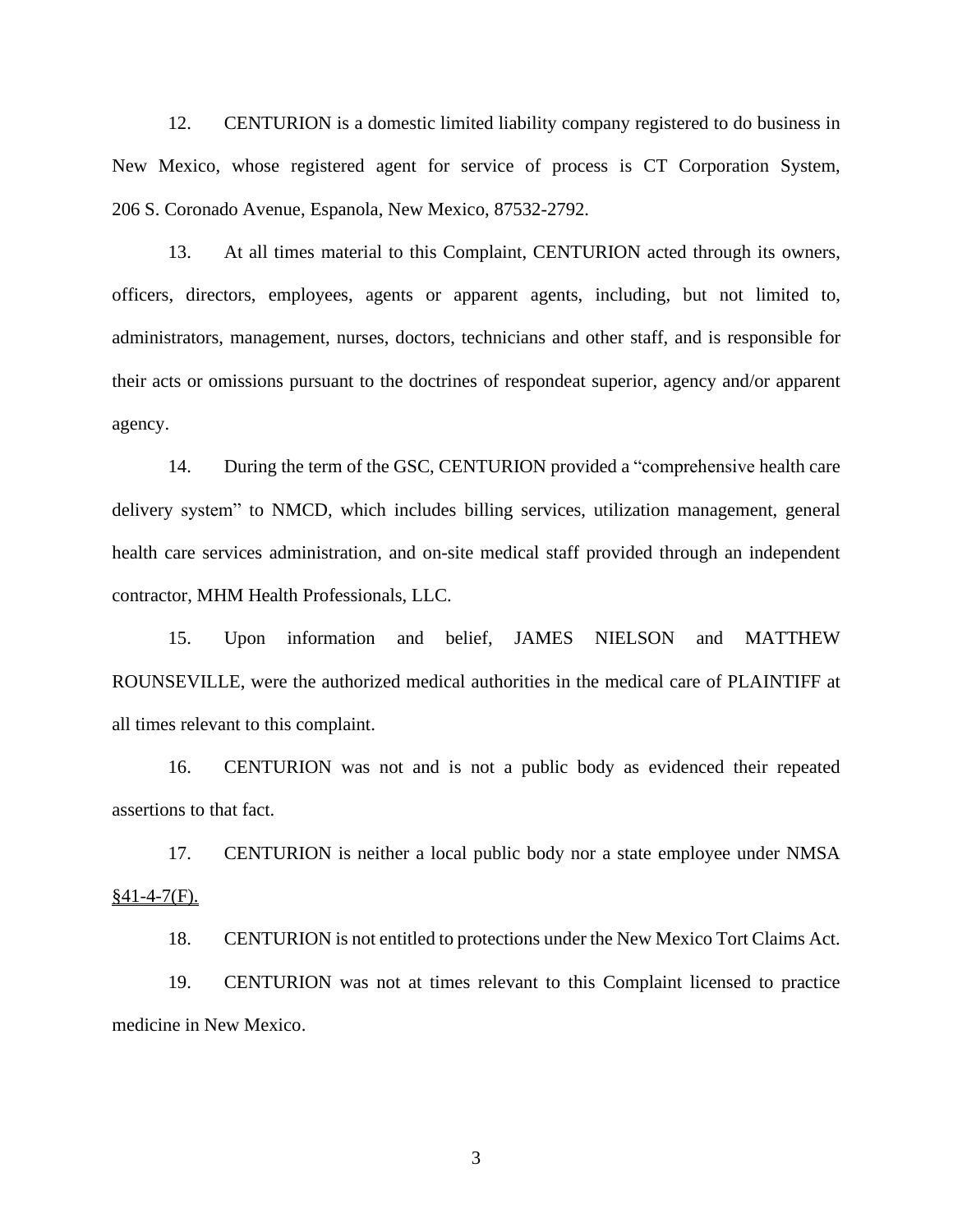20. CENTURION, its individually named and John Doe named employees, staff and agents will be collectively referred to as CENTURION DEFENDANTS.

#### *D. MHM HEALTH PROFESSIONALS, LLC.*

21. MHM Health Professionals, LLC. ("MHM") is under contract with CENTURION to provide medical providers to CENTURION.

22. MHM is a Delaware for profit corporation licensed to do business in New Mexico.

23. MHM provides medical personnel to CENTURION, including those medical personnel providing medical services at LCCF during the term of the GSC.

24. MHM employees and staff provided on-site healthcare services to NMCD inmates pursuant to contract with CENTURION.

25. MHM was not a party to the GSC.

26. MHM is a third-party to the GSC.

27. MHM had no direct contractual relations with NMCD, the State of New Mexico or LCCF for the provision of medical services during the term of the GSC.

28. MHM had no direct contractual relations with NMCD, the State of New Mexico or LCCF for the provision of medical services from June 2016 to November 2019.

29. At all material times, MHM acted through its owners, officers, directors, employees, agents or apparent agents, including, but not limited to, administrators, management, nurses, doctors, technicians and other staff, and is responsible for their acts or omissions pursuant to the doctrines of respondeat superior, agency and/or apparent agency.

30. MHM carried medical malpractice insurance for itself and the employees loaned to Centurion for the provision of medical care in NMCD facilities.

31. MHM is neither a local public body nor a state employee under NMSA §41-4-7(F).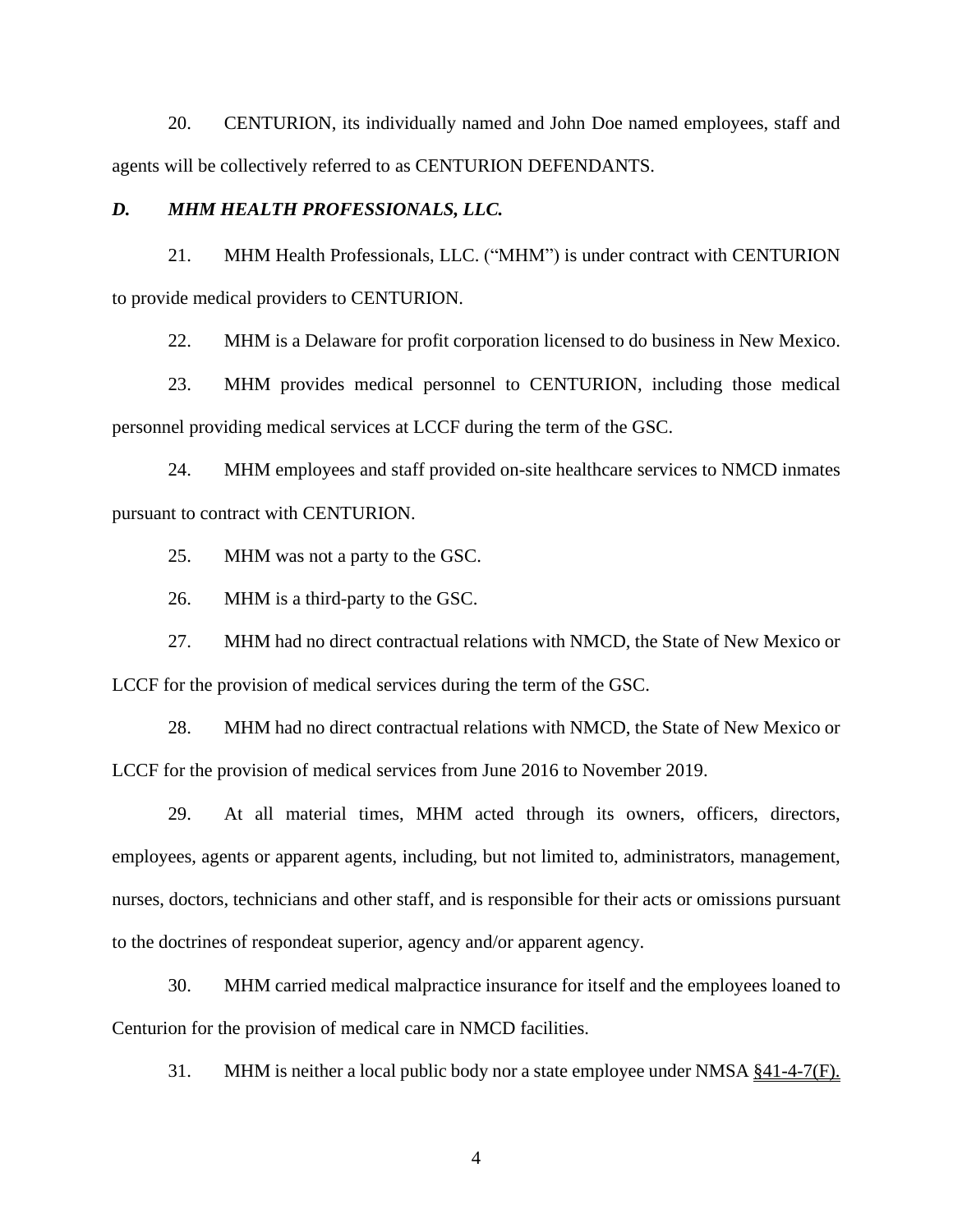32. MHM is not entitled to protections under the New Mexico Tort Claims Act.

33. MHM and its John Doe employees, staff and agents will be referred to herein collectively as MHM Defendants.

# *E. CENTURION AND MHM PART OF INTEGRATED ENTERPRISE CENTENE CORPORATION*

34. Upon information and belief, Centene Corporation has annual revenues of over \$70 billion.

35. Upon information and belief, in 2011 Centene Corporation formed a wholly owned subsidiary Centurion Group, Inc. for the sole purpose of forming a joint venture with MHM Services, Inc.

36. Upon information and belief, the joint venture was formed in anticipation of Centene Corporation acquiring MHM Services, Inc., which occurred in April 2018.

37. Upon information and belief, MHM Services, Inc. operates in 16 states, over 300 facilities with over 9000 employees.

38. In 2019, Centene had revenue in excess of \$70 billion.

39. Upon information and belief, the joint venture partners, Centurion Group, Inc. and MHM Services, Inc., formed a joint venture called Centurion, LLC.

40. Upon information and belief, upon formation, the board of directors of Centurion, LLC consisted of seven individuals; three board of directors from Centene Corporation, and four board of directors from MHM Services, Inc.

41. Upon information and belief, the purpose of Centurion, LLC was to form wholly owned subsidiaries in different states for the sole purpose of holding and bidding on state-specific contracts.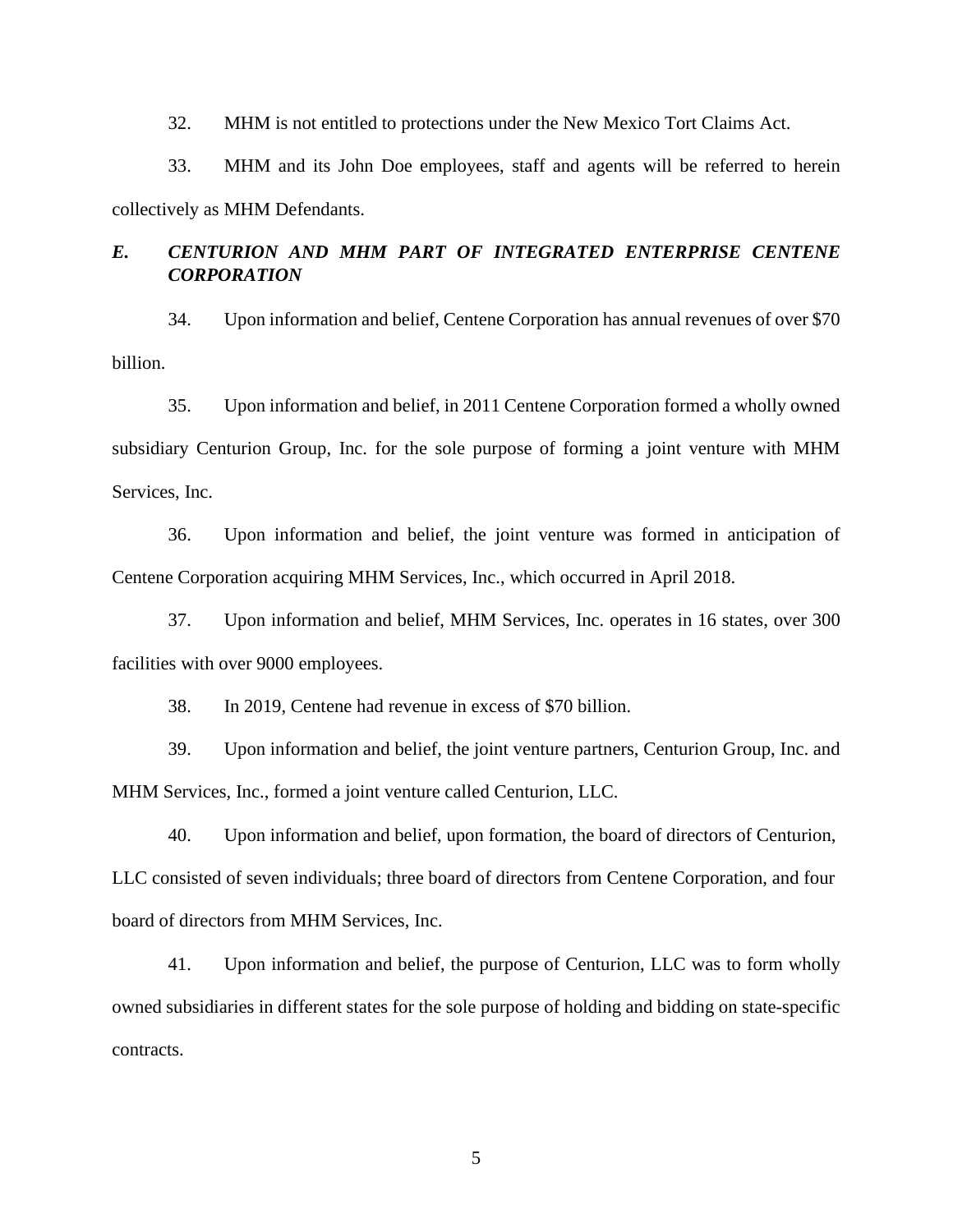42. Upon information and belief, to this end in July 2015, Centurion, LLC formed a wholly owned subsidiary called Centurion Correctional Healthcare of New Mexico, LLC ("CENTURION") to bid on the correctional health care contract with the New Mexico Corrections Department.

43. Upon information and belief, at all material times hereto, CENTURION was a wholly owned subsidiary of Centurion, LLC, which was a joint venture between Centurion Group, Inc. and MHM Services, Inc.

44. Upon information and belief, the seven-person board of directors of Centurion, LLC oversaw the operations of CENTURION.

45. Upon information and belief, MHM Health Professionals, LLC (MHM) is a wholly owned subsidiary of MHM Services, Inc.

46. Upon information and belief, at all material times, the health care providers and the managerial staff working in NMCD facilities under CENTURION were employed by MHM.

47. Upon information and belief, health care providers at LCCF, including individually named JAMES NIELSON, MATTHEW ROUNSEVILLE, were employed by MHM.

48. Upon information and belief, at all material times, personnel that provided human resources, payroll, financial and legal support for CENTURION were employed by MHM Services, Inc.

49. Upon information and belief, prior to the acquisition, and at all material times hereto, Centene Corporation, through CENTURION, was a fifty-one percent (51%) owner in the joint venture and was responsible for providing corporate support to CENTURION, including tax filings, claims processing for "outside the walls" claims and network contract negotiations.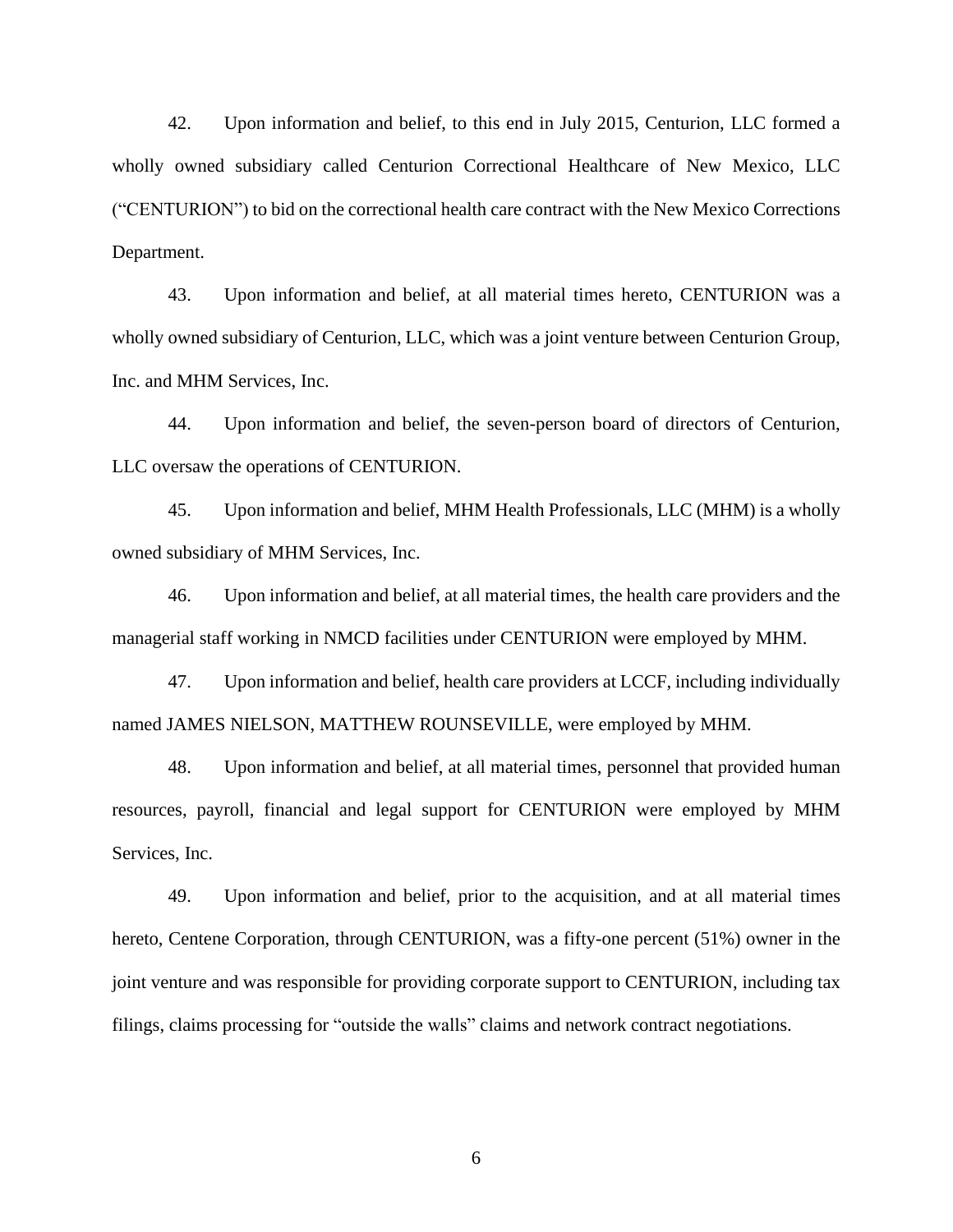50. Upon information and belief, prior to the acquisition, and at all material times hereto, MHM Services, Inc. was a forty-nine percent (49%) owner in the joint venture and was responsible for providing CENTURION with legal support, human resources, credentialing, payroll, benefit plans, finance, IT and office services, including marketing, proposal writing and pricing of requests for proposals.

51. Upon information and belief, at all materials times, the salaries of the individually and John Doe named CENTURION Defendants, including individually named defendants, were funded fifty-one percent (51%) by Centene Corporation, through Centurion Group, Inc. and/or Centurion, LLC, and forty-nine percent (49%) by MHM Services, Inc.

52. Upon information and belief, expenses and losses of CENTURION were funded fifty-one percent (51%) by Centene Corporation, through Centurion Group, Inc and/or Centurion, LLC., and forty-nine percent (49%) by MHM Services, Inc.

53. Upon information and belief, at all materials times, Centene Corporation, MHM Services, Inc. and Centurion, LLC had access to CENTURION's financial books and records.

54. Upon information and belief, all MHM employees serving under CENTURION are insured through MHM.

55. Upon information and belief, CENTURION and Centene Corporation are identified as "additional named insured" on insurance policies issued to MHM.

56. In its February 18, 2016 Technical Response to NMCD's request for proposals, CENTURION publicized their corporate structure with statements such as:

Centurion is a partnership between Centene Corporation, a Fortune 500 Medicaid managed care company with 32 years of managed care experience, and MHM Services, Inc., a national leader in providing healthcare services to correctional systems. Centurion brings together the ideal mix of MHM's long history of unparalleled client satisfaction and management expertise in the correctional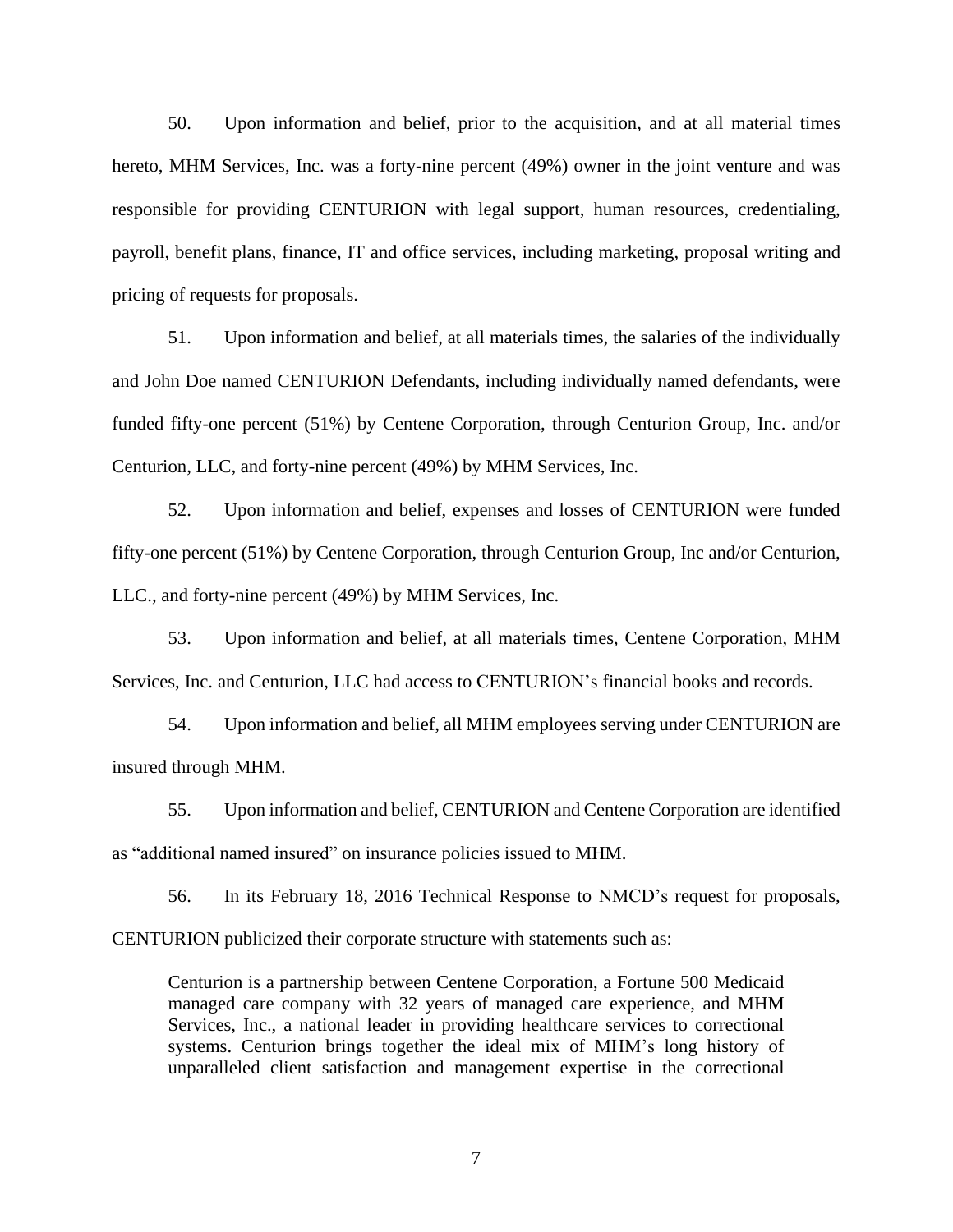environment with Centene's Medicaid managed care prowess, to provide a level of innovative service approaches never before seen in correctional healthcare.

Centurion, LLC was formed as a joint venture created and co-owned by two mature, strong parent companies that after each being in business over 30 years are experienced in maintaining a solid corporate structure most beneficial to their industries; MHM in correctional healthcare, and Centene in Medicaid managed care services. Centurion's corporate organization was strategically planned to meet the challenges and support the needs of statewide inmate healthcare delivery system like the NMCD.

57. CENTURION, MHM, Centene Corporation, MHM Services, Inc. and Centurion,

LLC are an integrated enterprise, agents of one another, alter egos of one another, and instrumentalities of one another.

#### **II. JURISDICTION AND VENUE**

58. All acts complained of herein occurred in LEA COUNTY, New Mexico.

59. A Tort Claims Notice was timely sent on 1/10/2020.

60. PLAINTIFF asserts that PLAINTIFF exhausted all available administrative

remedies as required by 42 U.S.C.A. § 1997e and N. M. S. A. 1978, § 33-2-11.

61. Jurisdiction and venue are proper over CENTURION and its employees, staff and agents 1-10 pursuant to NMSA § 38-3-1 (A).

62. Jurisdiction over MHM is proper in New Mexico State District Court due to lack of complete diversity of named DEFENDANTS under 28 U.S.C.A. § 1332.

63. Jurisdiction and venue are proper over MHM's employees, staff and agents 1-10 pursuant to NMSA § 38-3-1 (A) or due to lack of complete diversity of named DEFENDANTS under 28 U.S.C.A. § 1332.

64. This Court has jurisdiction over the subject matter of PLAINTIFF's New Mexico Tort Claims Act claims against the State of New Mexico and New Mexico Corrections Department and John Doe employees, staff and agents under NMSA § 41-4-18 and NMSA § 38-3-1 (A).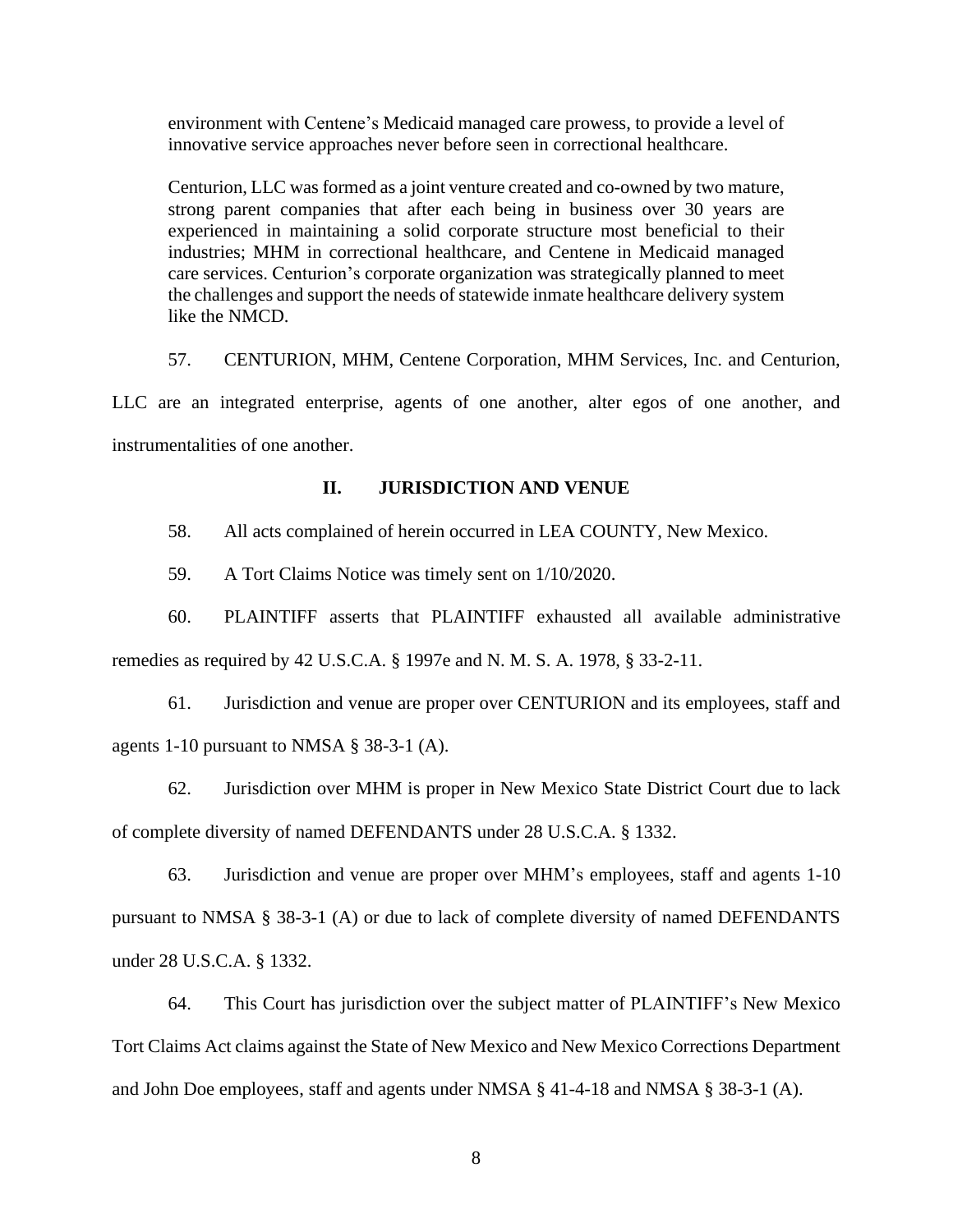65. Jurisdiction over all parties and claims are proper under Article II, § 10 of the New Mexico Constitution and the law of negligence under New Mexico law.

#### **III. STATEMENT OF FACTS**

#### *A. FACTS*

66. PLAINTIFF, Andrew Robinson, was at the time relevant to this complaint a 25 year-old male NMCD inmate.

67. PLAINTIFF had a significant medical history making him susceptible to infections including osteomyelitis.

68. On 08/07/2019, PLAINTIFF reported acute low back pain rating his pain at 10/10.

69. PLAINTIFF continued to complain of severe back pain up through 08/22/2019, at which time he reported radiating pain to and limited range of motion in his legs.

70. By 08/31/2019, he was reporting that the pain had been ongoing for over a month and that he was having difficulty walking, moving, and sleeping.

71. By 09/25/2019, PLAINTIFF was unable to ambulate straight, and he was using a cane to walk.

72. Throughout the almost 2 months of severe spinal pain leading to physical incapacity, no blood tests, MRIs, or CT scans were taken.

73. At a minimum, an MRI should have been taken in August 2019 due to PLAINTIFF's complaints and his susceptibility to infection.

74. Due to PLAINTIFF's susceptibility to infection and the high rate of MRSA, osteomyelitis, and sepsis in NMCD facilities, the failure to conduct proper and timely diagnostics was grossly negligent, reckless, and deliberately indifferent to the medical needs of PLAINTIFF.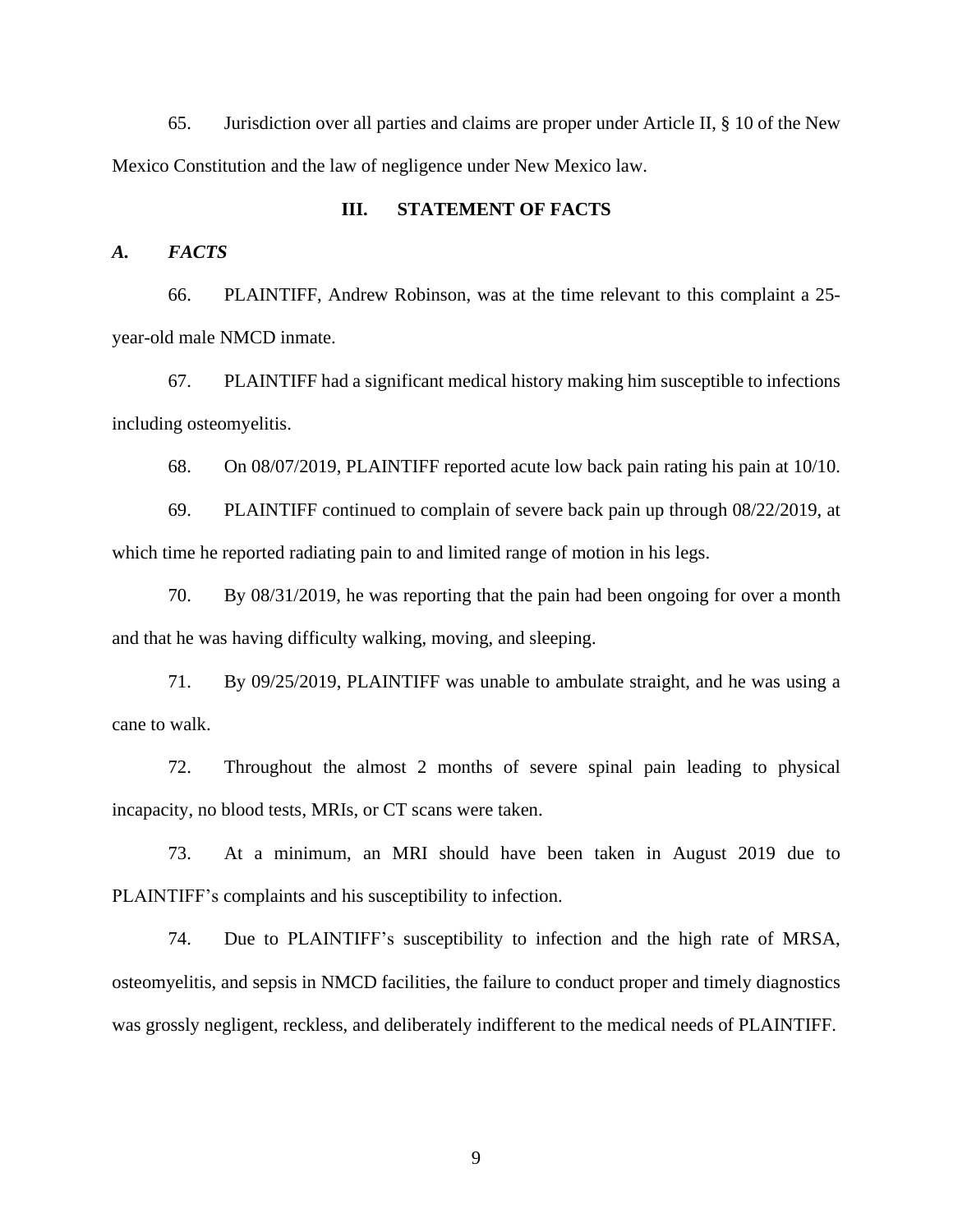75. The following are as of yet unidentified medical personnel who were aware of PLAINTIFF's emergent medical condition and his complaints of severe pain for almost two months, and who failed to order proper diagnostic studies:

Facility DOB NMCD#





76. As a result of the grossly negligent, reckless, and deliberately indifferent failure to provide proper medical care to PLAINTIFF, PLAINTIFF suffered osteomyelitis and discitis for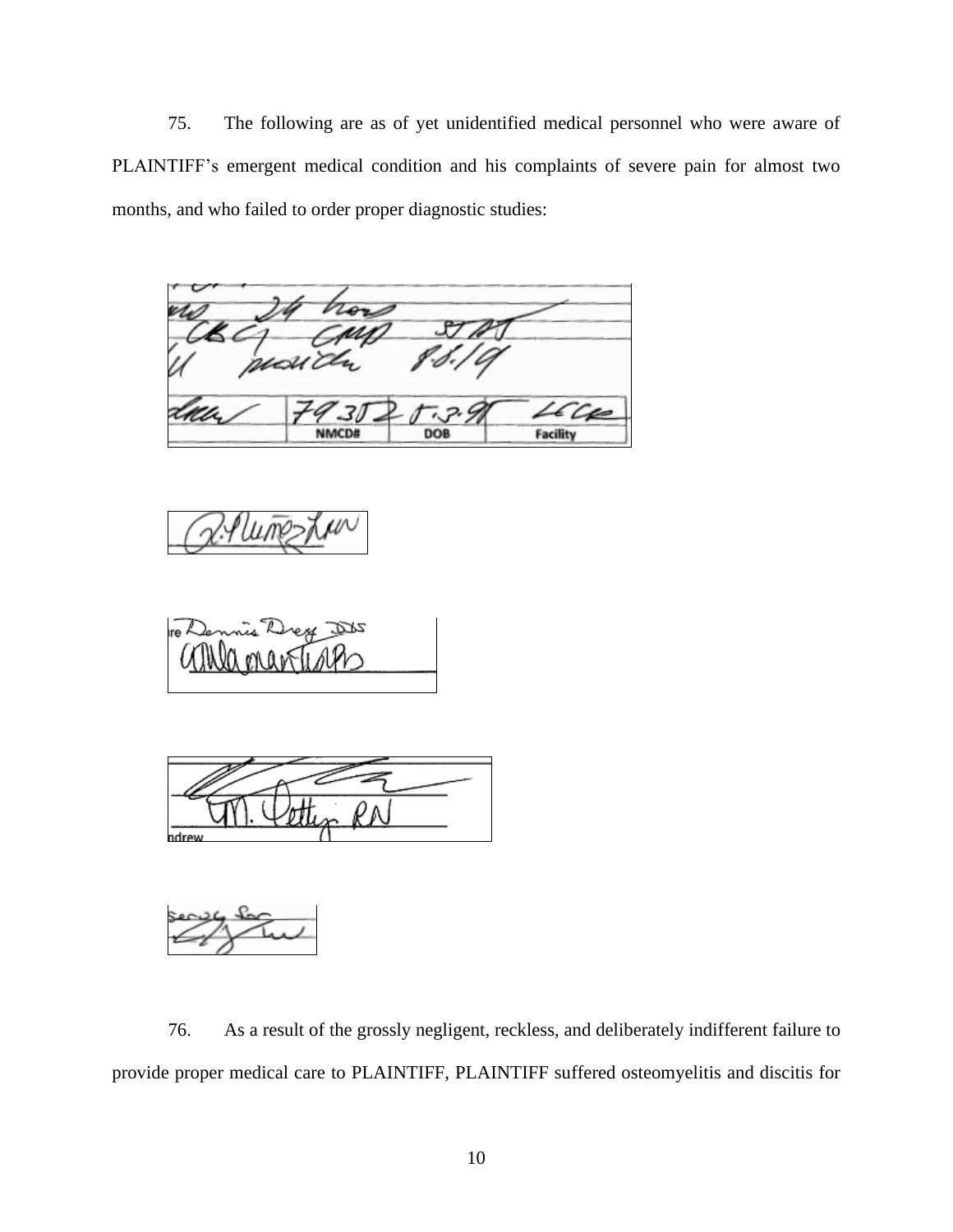which he was hospitalized at UNMH from 10/08/2019 to 10/19/2019 and 11/10/2019 to 11/15/2019.

77. The onset of osteomyelitis and discitis, as well as the consequent 16 days of hospitalizations, were easily avoidable with proper medical care.

78. PLAINTIFF will suffer a lifetime of spinal issues including pain and disability as a result of grossly negligent, reckless and deliberately indifferent failure to provide proper medical care to PLAINTIFF.

#### *B. FACTS SPECIFIC TO NMCD DEFENDANTS*

79. NMCD DEFENDANTS have a duty to reasonably and prudently operate the medical facility within LCCF.

80. NMCD maintained authority over its contractors, including those named in this COMPLAINT.

81. NMCD has the authority to terminate contracts with independent contractors with or without cause.

82. Any of the named NMCD Defendants can intercede on behalf of NMCD if independent contractors are not appropriately caring for NMCD inmates.

83. Any of the named NMCD Defendants can intercede on behalf of an inmate to act on a medical grievance.

84. None of the above named NMCD Defendants interceded to protect inmates from gross and reckless medical negligence at LCCF.

85. NMCD is solely responsible for the medical grievance process.

86. NMCD is supposed to work with CENTURION/MHM in addressing and/or resolving inmate medical grievances.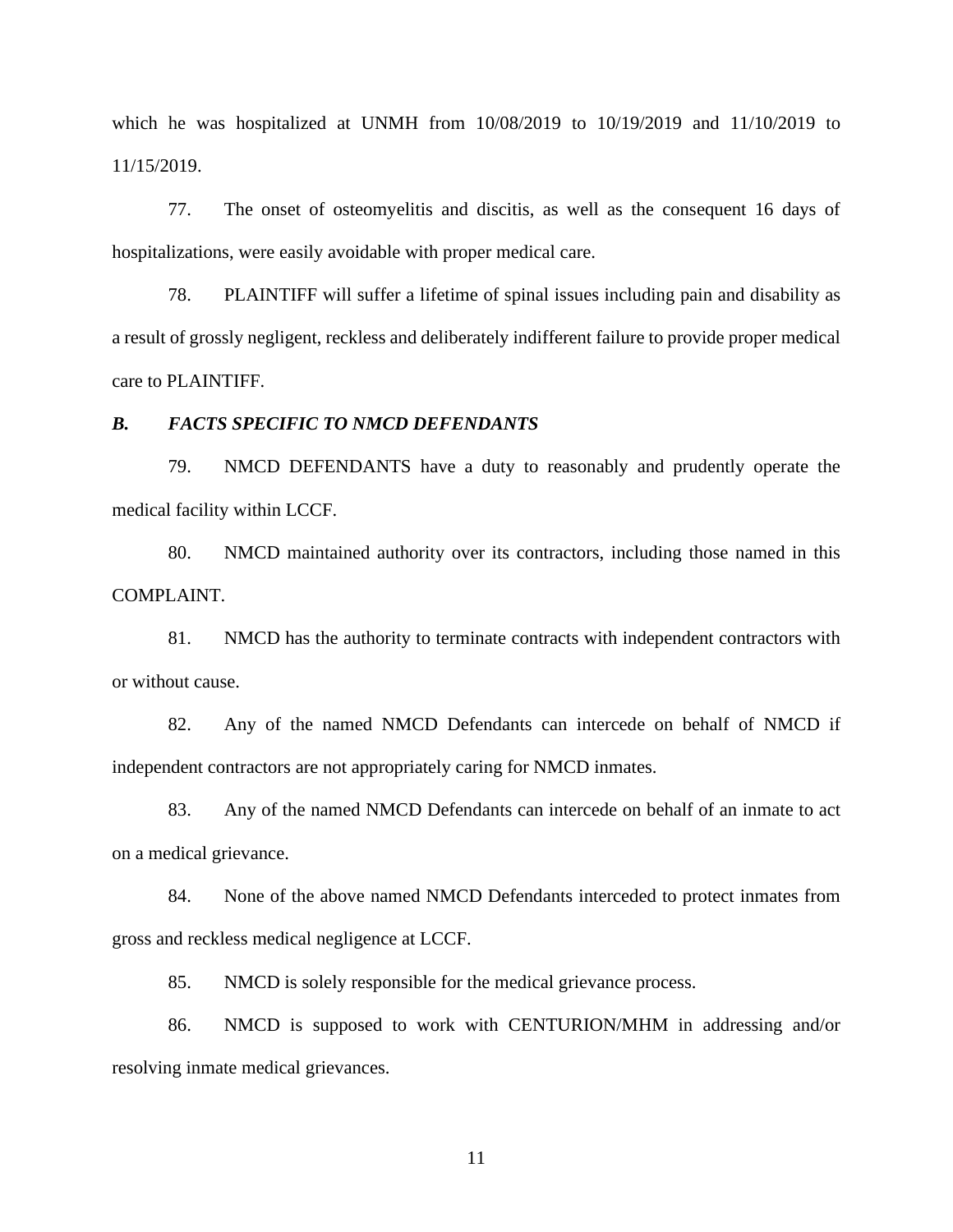87. NMCD routinely ignores medical grievances.

88. NMCD routinely destroys medical grievances.

89. NMCD routinely fails to process medical grievances correctly.

90. When medical grievances are addressed, NMCD routinely and without medical justification finds against inmates filing medical grievances.

91. NMCD in reckless disregard and deliberate indifference to the rights of inmates failed to act on medical grievances filed by inmates at LCCF.

92. During the term of the GSC, NMCD did not find in favor of a single NMCD inmate housed at LCCF.

93. NMCD does not consult with objective medical experts in the review of medical grievances.

94. The decision of whether or not to substantiate a medical grievance is made by nonmedical NMCD personnel.

95. NMCD's medical grievance abuses outlined above lead directly to the gross and reckless medical neglect of inmates, including PLAINTIFF.

96. NMCD's medical grievance abuses outlined above are a proximate cause of injuries to the PLAINTIFF**.**

97. NMCD's medical grievance abuses create an unsafe environment at NMCD facilities including LCCF under NMSA §41-4-6 and constitutes negligent operation of a medical facility under NMSA §41-4-9.

98. NMCD DEFENDANTS, by and through their employees, staff and agents, knew of PLAINTIFF's emergent infection and with wanton, willful and deliberate indifference ignored PLAINTIFF's medical grievances, ignored National Commission on Correctional Health Care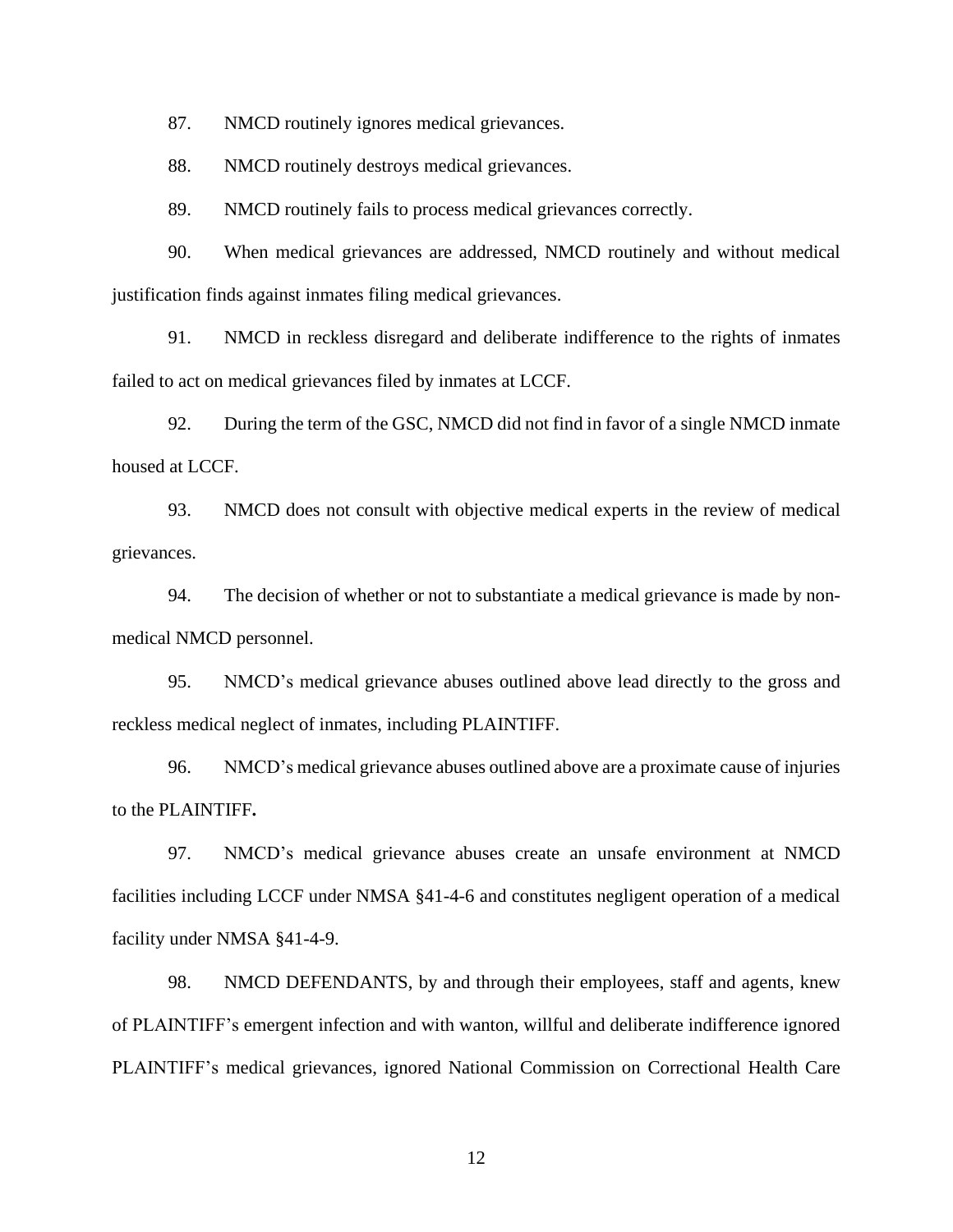("NCCHC") emergent medical condition, failed to take action within its authority to protect the health of PLAINTIFF.

99. NMCD understands and recognizes that failure to treat osteomyelitis constitutes recklessness under New Mexico law.

100. NMCD understands and recognizes that failure to treat osteomyelitis constitutes deliberate indifference under federal law.

101. NMCD had full authority to enforce the GSC.

102. NMCD had at all times relevant to this COMPLAINT the authority to compel CENTURION/MHM to treat osteomyelitis.

103. NMCD has obtained substantial budgets for treatment of osteomyelitis.

104. NMCD had full authority over the medical grievance process.

105. NMCD through the grievance process can control the manner in which its CENTURION/MHM can perform their duties.

106. NMCD, through the terms of the GSC, can control the manner in which CENTURION/MHM can perform their duties.

107. NMCD through NMCD policies and regulations can control the manner in which CENTURION/MHM can perform their duties.

108. NMCD had the authority to terminate the GSC at will as indicated by the GSC:

**6. Termination. A.** Grounds. The Agency may terminate this Agreement for convenience or cause.

109. NMCD recklessly chose not to exercise any control over the manner in which CENTURION/MHM performed their duties, which led to PLAINTIFF'S osteomyelitis.

110. NMCD, through the terms of the GSC, can control the manner in which its contractors can perform their duties.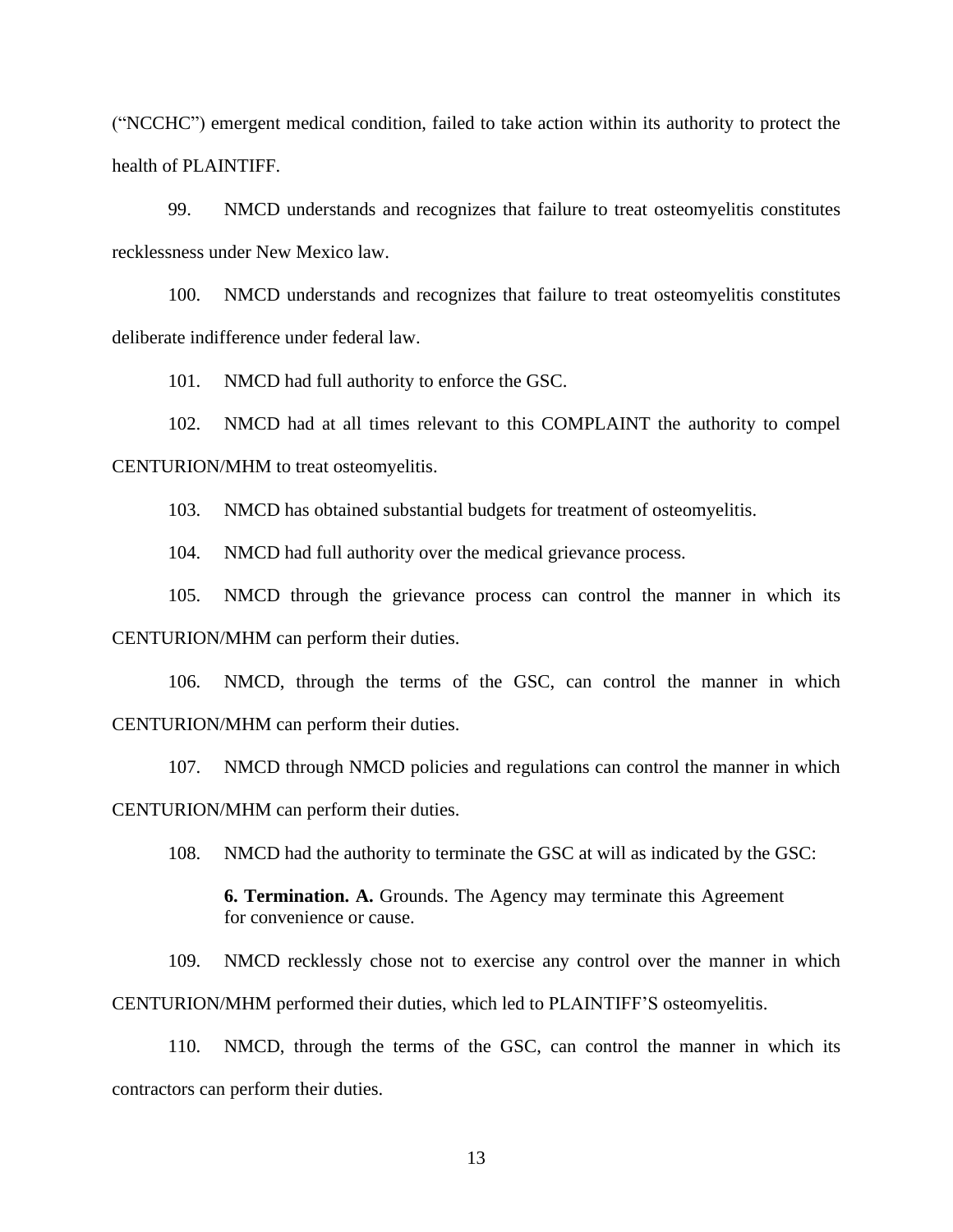111. NMCD through NMCD policies and regulations can control the manner in which its contractors can perform their duties.

112. NMCD recklessly chose not to exercise any control over the manner in which its CENTURION/MHM performed their duties leading to the osteomyelitis.

113. NMCD DEFENDANTS, by and through employees, staff and agents, knew of PLAINTIFF's emergent infection and failed to provide necessary and proper medical care to protect PLAINTIFF's health and safety.

#### *C. FACTS SPECIFIC TO CENTURION DEFENDANTS*

114. The GSC was executed by NMCD and CENTURION on or about June 1, 2016.

115. CENTURION submitted its Technical Response to Request for Proposal No. 60- 770-15-05163 (CENTURION Tech Response) for Inmate Medical Services dated February 18, 2016.

116. CENTURION's Tech Response was over 1200 pages long.

117. CENTURION's Tech Response did not mention the Tort Claims Act.

118. CENTURION's Tech Response did not mention the word "tort."

119. CENTURION's Tech Response did not mention punitive damages.

120. CENTURION's Tech Response did not mention or request Tort Claims Act

protection for CENTURION, MHM or their respective employees, staff and agents.

121. The GSC was 80 pages in length.

122. The GSC did not mention the Tort Claims Act.

123. The GSC did not mention the word "tort."

124. The GSC did not mention punitive damages.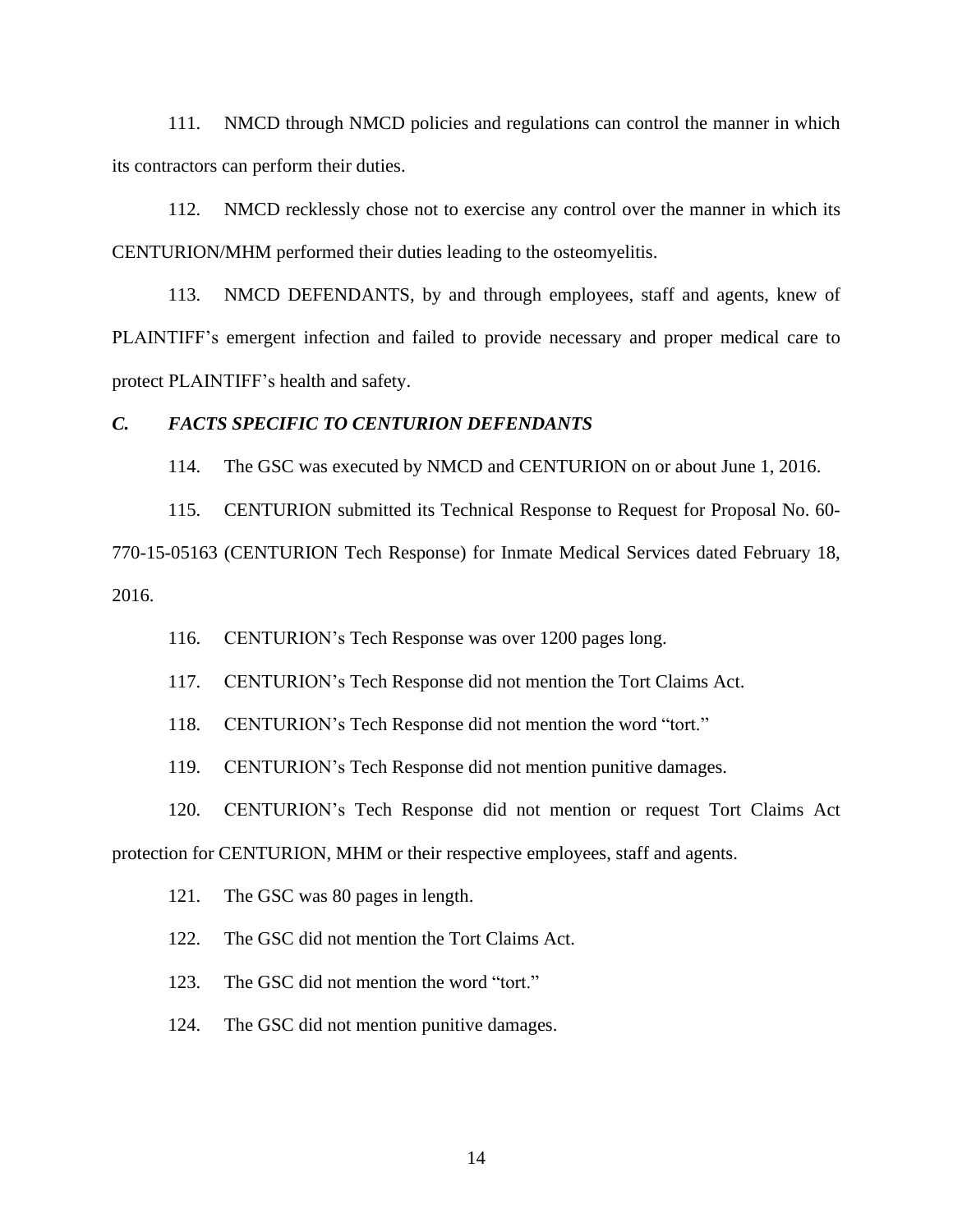125. The GSC did not provide for Tort Claims Act protection for CENTURION or its respective employees, staff, agents, staffing agencies or other vendors.

126. Tort Claims Act protection for CENTURION, MHM and/or their respective employees, staff and agents was not negotiated, bargained for or agreed upon.

127. Protection from punitive damages for CENTURION, MHM and/or their respective employees, staff and agents was not negotiated, bargained for or agreed upon.

128. The GSC was freely entered into by CENTURION on or about June 2016.

129. The GSC was in effect from June 2016 to November 2019.

130. CENTURION had the legal capacity to enter the GSC.

131. CENTURION was legally competent to enter the GSC.

132. There was mutual assent on the part of CENTURION and NMCD in the negotiation and execution of the GSC.

133. No duress or force was exercised by the State of New Mexico or NMCD in the negotiation and execution of the GSC.

134. The GSC was not vague.

- 135. The GSC was not oppressive to CENTURION.
- 136. The GSC was not void as a matter of public policy.
- 137. CENTURION is and was at all relevant times bound by the terms of the GSC.
- 138. The GSC is fully enforceable against CENTURION as written.
- 139. The GSC states:

#### **8. Status of Contractor.**

The Contractor and its agents and employees are independent contractors performing general services for the Agency and are not employees of the State of New Mexico. The Contractor and its agents and employees shall not accrue leave, retirement, insurance, bonding, use of state vehicles, or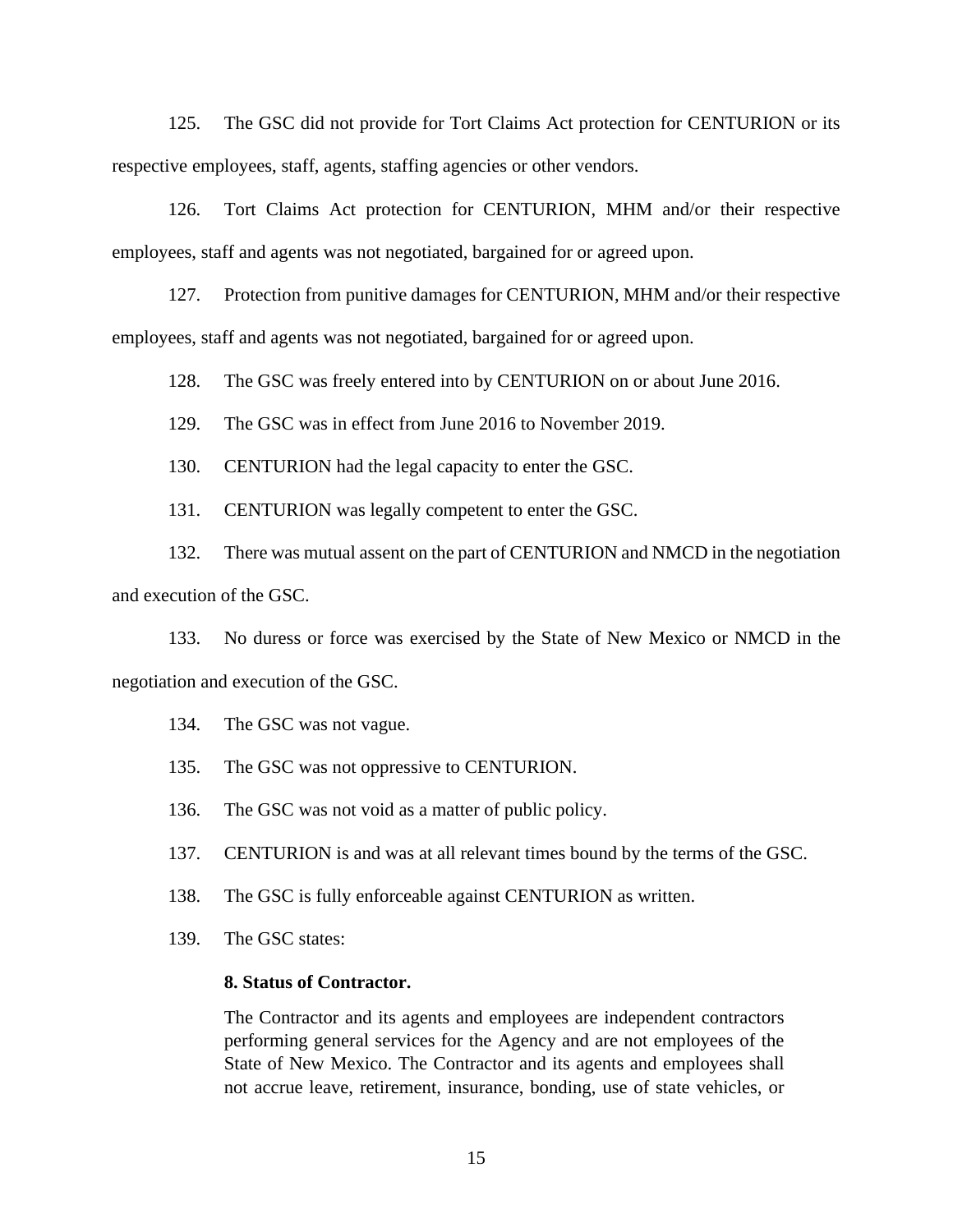any other benefits afforded to employees of the State of New Mexico as a result of this Agreement.

140. By the terms of the GSC, CENTURION is an independent contractor performing general services for the Agency.

141. By the terms of Paragraph 8 of the GSC, CENTURION and is not an employee of the State of New Mexico.

142. By the terms of Paragraph 8 of the GSC, CENTURION employees and agents are independent contractors.

143. By the terms of Paragraph 8 of the GSC, CENTURION employees and agents are not employees of the State of New Mexico.

144. CENTURION has repeatedly taken the position (as recently as March 6, 2020 and March 9, 2020) that it is not a public entity subject to IPRA.

145. CENTURION has claimed that it is a public body to gain New Mexico Tort Claims Act protection.

146. In CENTURION's Tech Response, the proposed contract for New Mexico Department of Corrections would be part of the insurance program that is '*currently in place* for CENTURION." (*emphasis added*).

147. CENTURION medical staff working in NMCD under the GSC were provided malpractice and general liability insurance through MHM.

148. CENTURION was a named insured on the insurance policy in place for MHM and MHM employees, staff, and agents.

149. Upon information and belief, CENTURION also carried its own private medical malpractice insurance during the term of the GSC.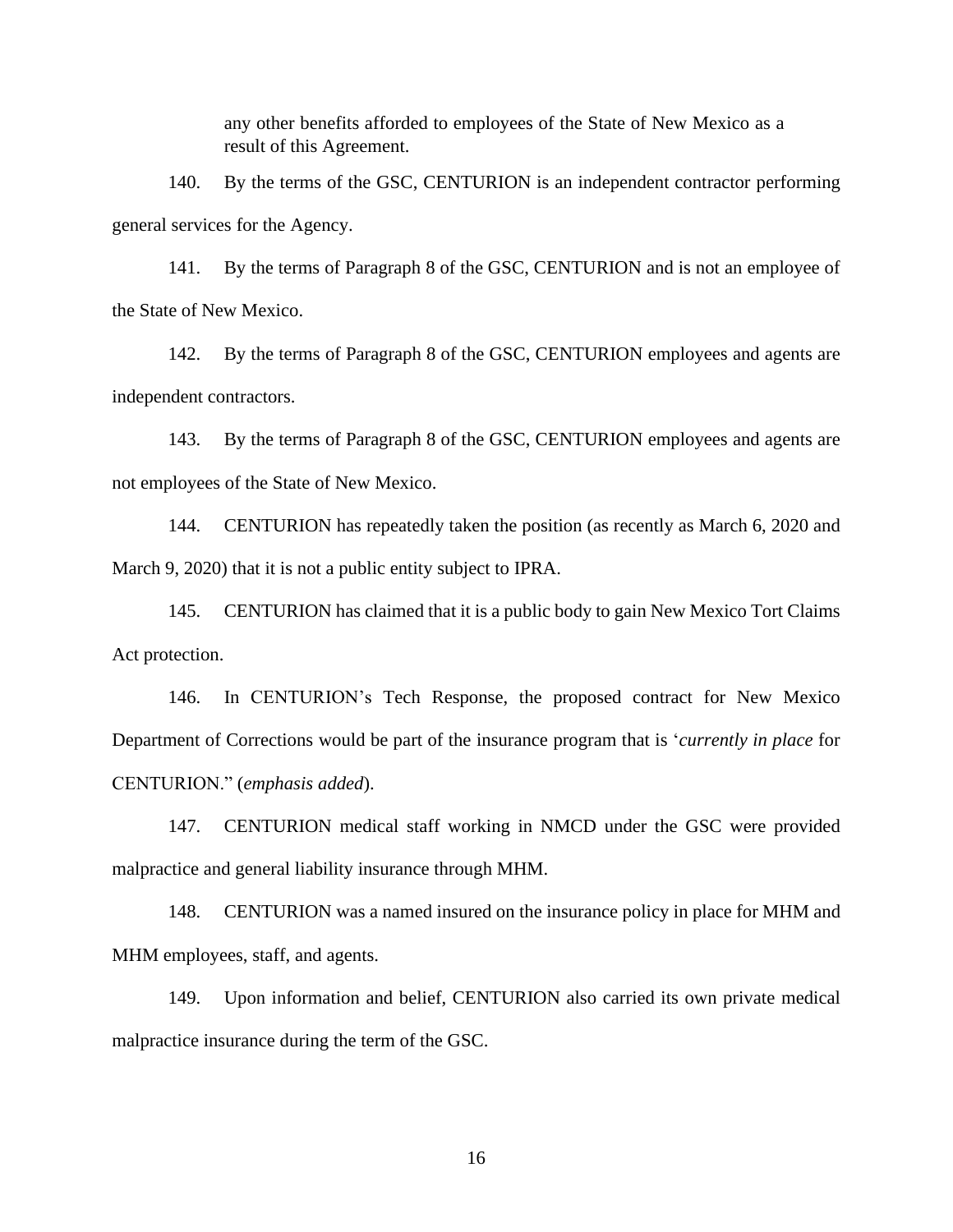150. As part of its CENTURION TechResponse, CENTURION provided audits and proof of its "financial stability."

151. In support of its "financial stability," CENTURION submitted documents with its CENTURION Tech Response showing that its co-parents generated over \$16.29 billion in fiscal revenue for the 2015 fiscal year.

152. The GSC states:

**22. Indemnification.** The Contractor shall defend, indemnify and hold harmless the Agency and the State of New Mexico from all actions, proceeding, claims, demands, costs, damages, attorneys' fees and all other liabilities and expenses of any kind from any source which may arise out of the performance of this Agreement, caused by the negligent act or failure to act of the Contractor, its officers, employees, servants, subcontractors or agents, or if caused by the actions of any client of the Contractor resulting in injury or damage to persons or property during the time when the Contractor or any officer, agent, employee, servant or subcontractor thereof has or is performing services pursuant to this Agreement.

153. The GSC expressly states that there shall be no third-party beneficiary status for

any other individuals or entities not parties to the GSC stating:

**D.** *No Third-Party Beneficiaries.* The Parties do not intend to create in any other individual or entity, including but not limited to any inmate or patient, the status of third-party beneficiary, and this Agreement shall not be construed so as to create such status. The rights, duties and obligations contained in this Agreement shall operate only between the Parties to this Agreement and shall inure solely to the benefit of such Parties…**.**

154. CENTURION was not licensed to practice medicine in New Mexico during the

term of the GSC.

155. LCCF is not now and was not during times relevant to this COMPLAINT covered

by the New Mexico Public Liability Fund.

156. Centurion was the medical provider at LCCF during the term of the GSC.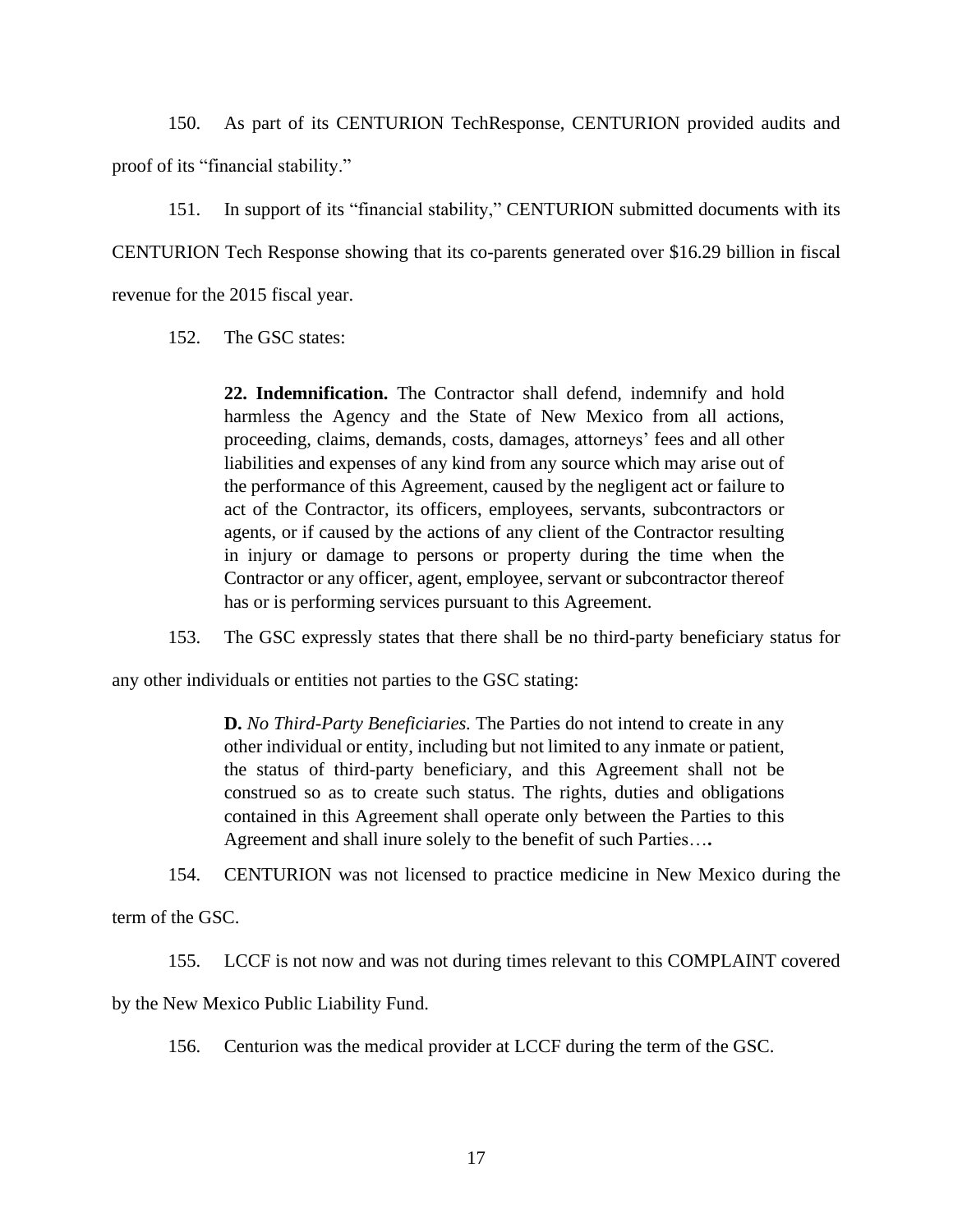157. CENTURION was not covered by the New Mexico Public Liability Fund during the term of the GSC for medical care provided at LCCF.

158. The employees and staff of CENTURION were not covered by the New Mexico Public Liability Fund during the term of the GSC.

159. Under the terms of the CENTURION contract, CENTURION was required to pay a penalty to the State of New Mexico for non-performance, including filling vacancies in healthcare staffing needs.

160. As of November 2019, CENTURION had accumulated approximately \$3,880,719.60 in staffing penalties owed to the State of New Mexico for failure to meet healthcare staffing requirements of the New Mexico prison facilities.

161. Upon transfer of an NMCD inmate during the term of the GSC, Medicaid paid for all inmate hospital bills for inmates that were in the hospital for 24 hours or more.

162. Upon transfer of an NMCD inmate during the term of the GSC, CENTURION paid no inmate hospital medical bills for inmate hospital stays over 24 hours.

163. The total costs of hospitalizations for PLAINTIFF due to the gross negligence, reckless and deliberately indifferent failure to provide medical care was \$32,250.82.

164. CENTURION paid \$0.00 for the hospital stays in excess of 24 hours for PLAINTIFF's medical care.

165. Upon information and belief, CENTURION delays transport of critically ill inmates to outside hospitals until such time that it is highly probable that the inmate will remain in the hospital for 24 hours or more.

166. CENTURION, through said delays in treatment, deliberately shifts the costs of medical care for critically ill inmates to Medicaid.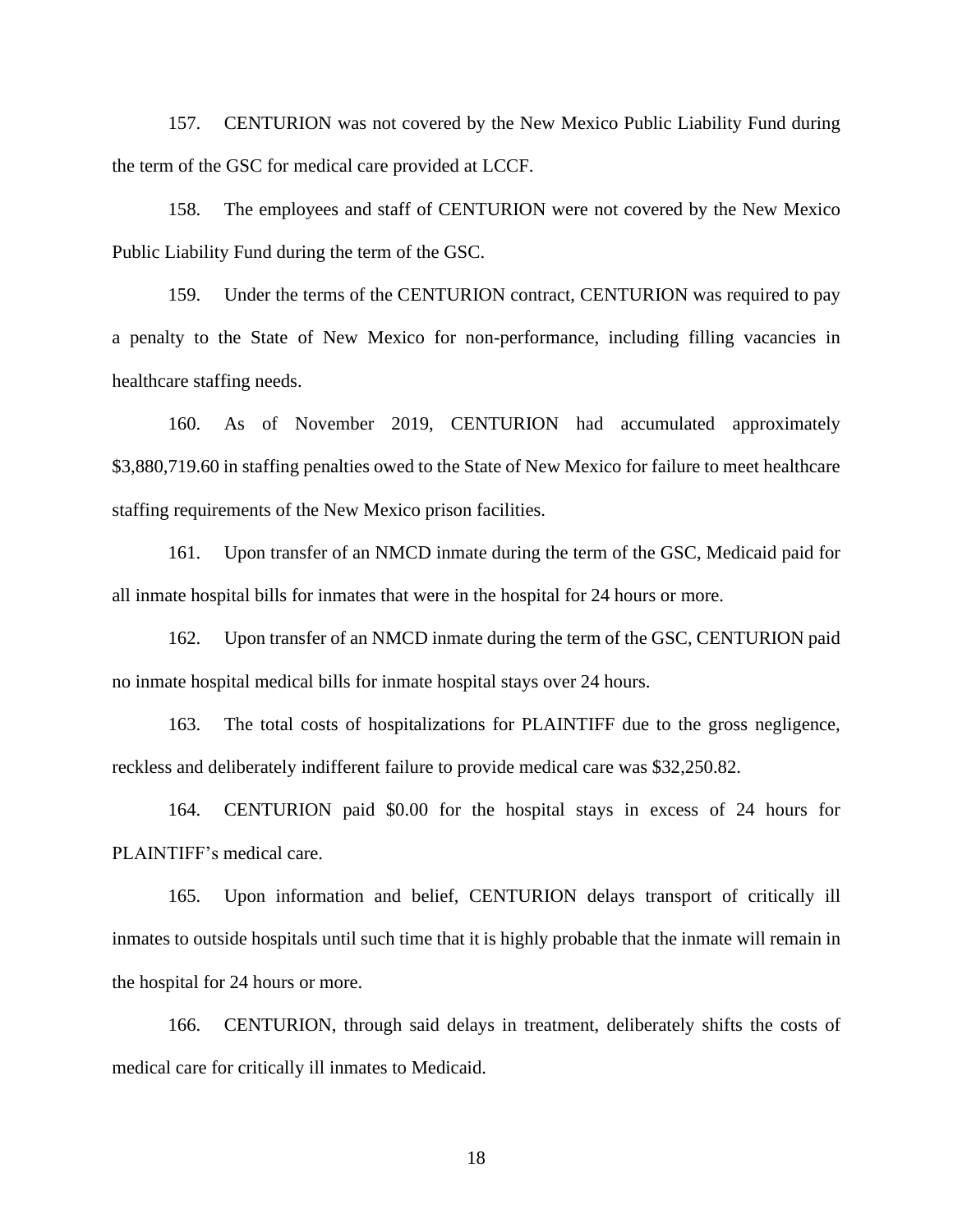167. CENTURION was paid over \$150 million during the term of the GSC.

168. JAMES NIELSON, MATTHEW ROUNSEVILLE knew of PLAINTIFF's emergent infection and with wanton, willful and deliberate indifference ignored PLAINTIFF's complaints of severe pain and deliberately refused to provide necessary and proper medical care.

169. ALL DEFENDANTS collectively knew of PLAINTIFF's emergent infection and with wanton, willful and deliberate indifference ignored PLAINTIFF's medical grievances and deliberately refused to provide necessary and proper medical care.

170. The following employees, staff and agents of CENTURION, whose names have not yet been identified, knew of PLAINTIFF's emergent infection and with wanton, willful and deliberate indifference ignored PLAINTIFF's medical grievances and deliberately refused to provide necessary and proper medical care.

**NMCD#** DOB **Facility** 



ndrew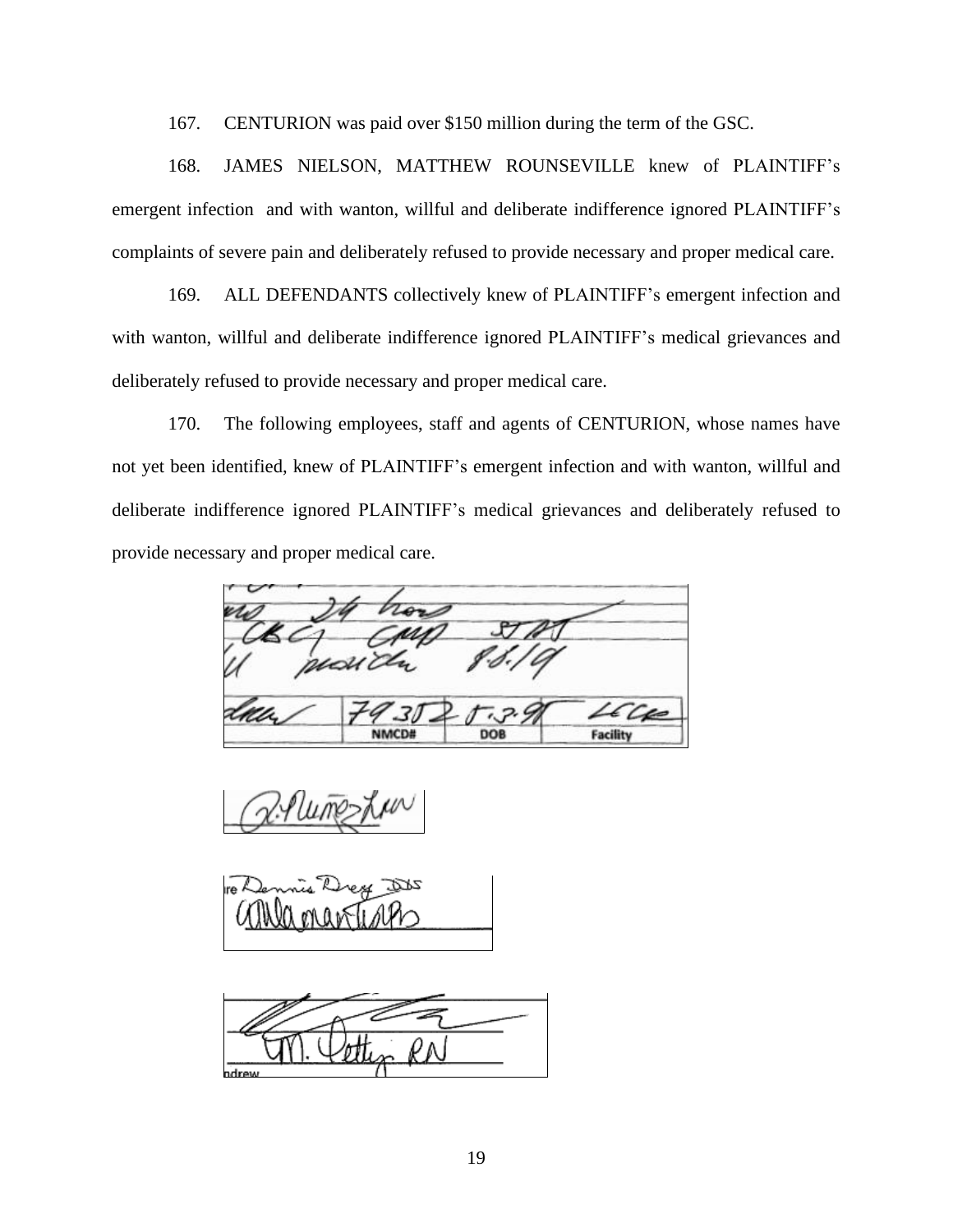

171. CENTURION DEFENDANTS, by and through employees, staff and agents, knew of PLAINTIFF's emergent infection and failed to provide necessary and proper medical care to protect PLAINTIFF's health and safety.

## *D. FACTS SPECIFIC TO MHM DEFENDANTS*

180. MHM provides malpractice and general liability insurance to its medical practitioner employees working in NMCD facilities under CENTURION during the term of the GSC.

181. MHM was not licensed to practice medicine in New Mexico during the term of the GSC.

182. LCCF is not now and was not during times relevant to this COMPLAINT covered by the New Mexico Public Liability Fund.

183. MHM provided medical personnel for the provision of medical services at LCCF via Centurion during the term of the GSC.

184. MHM was not covered by the New Mexico Public Liability Fund during the term of the GSC for medical care provided at LCCF.

185. The employees and staff of MHM were not covered by the New Mexico Public Liability Fund during the term of the GSC.

186. MHM was not a party to the GSC.

187. MHM is a third party to the GSC.

188. MHM DEFENDANTS, by and through its employees, staff and agents, knew of PLAINTIFF's emergent infection and failed to provide necessary and proper medical care to protect PLAINTIFF's health and safety.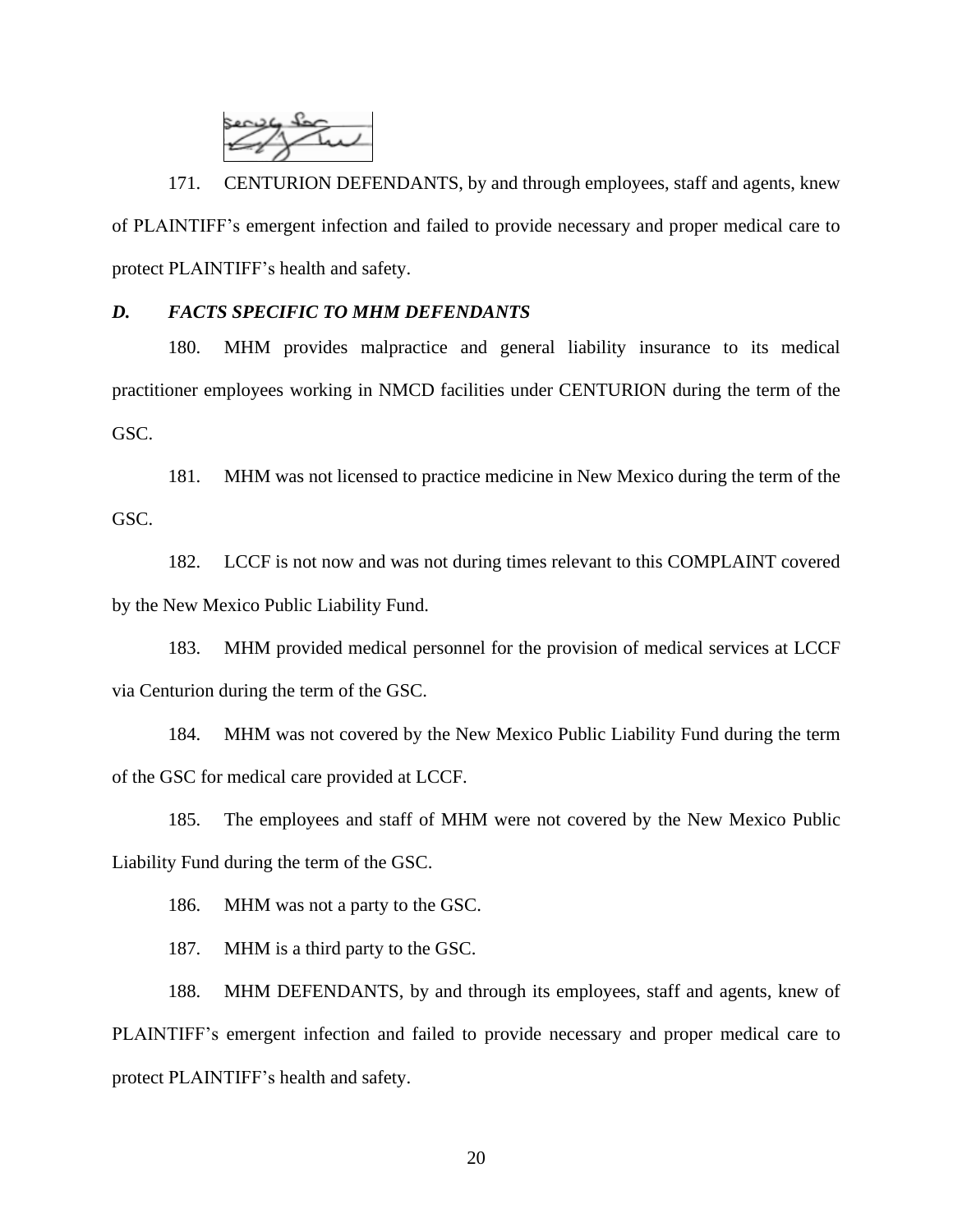## *E. FACTS COMMON ALL DEFENDANTS*

189. ALL DEFENDANTS, including as of yet unidentified JOHN DOE DEFENDANTS, individually knew of PLAINTIFF's emergent infection and with wanton, willful and deliberate indifference ignored PLAINTIFF's medical grievances and deliberately refused to provide necessary and proper medical care.

190. ALL DEFENDANTS knew that PLAINTIFF was in need of immediate treatment to control PLAINTIFF's emergent infection.

191. ALL DEFENDANTS knew that the failure to treat an emergent infection constitutes recklessness under New Mexico law.

192. ALL DEFENDANTS knew that the failure to treat an emergent infection constitutes reckless disregard of the serious medical needs of inmates under New Mexico law.

193. ALL DEFENDANTS knew that the failure to treat an emergent infection constitutes deliberate indifference to the medical needs of inmates under New Mexico law.

194. ALL DEFENDANTS were complicit and acquiesced in the denial of proper medical care to PLAINTIFF.

195. ALL DEFENDANTS conspired together to deny PLAINTIFF necessary and proper medical care leading to the physical pain, severe emotional and psychological pain and suffering, and severe and permanent physical injuries from complications from untreated and improperly treated infection, all of which resulted in osteomyelitis.

### **COUNT I: MEDICAL MALPRACTICE AND NEGLIGENCE (CENTURION, MHM)**

196. PLAINTIFF incorporates by reference, as if fully set forth herein, each and every allegation contained in the paragraphs above.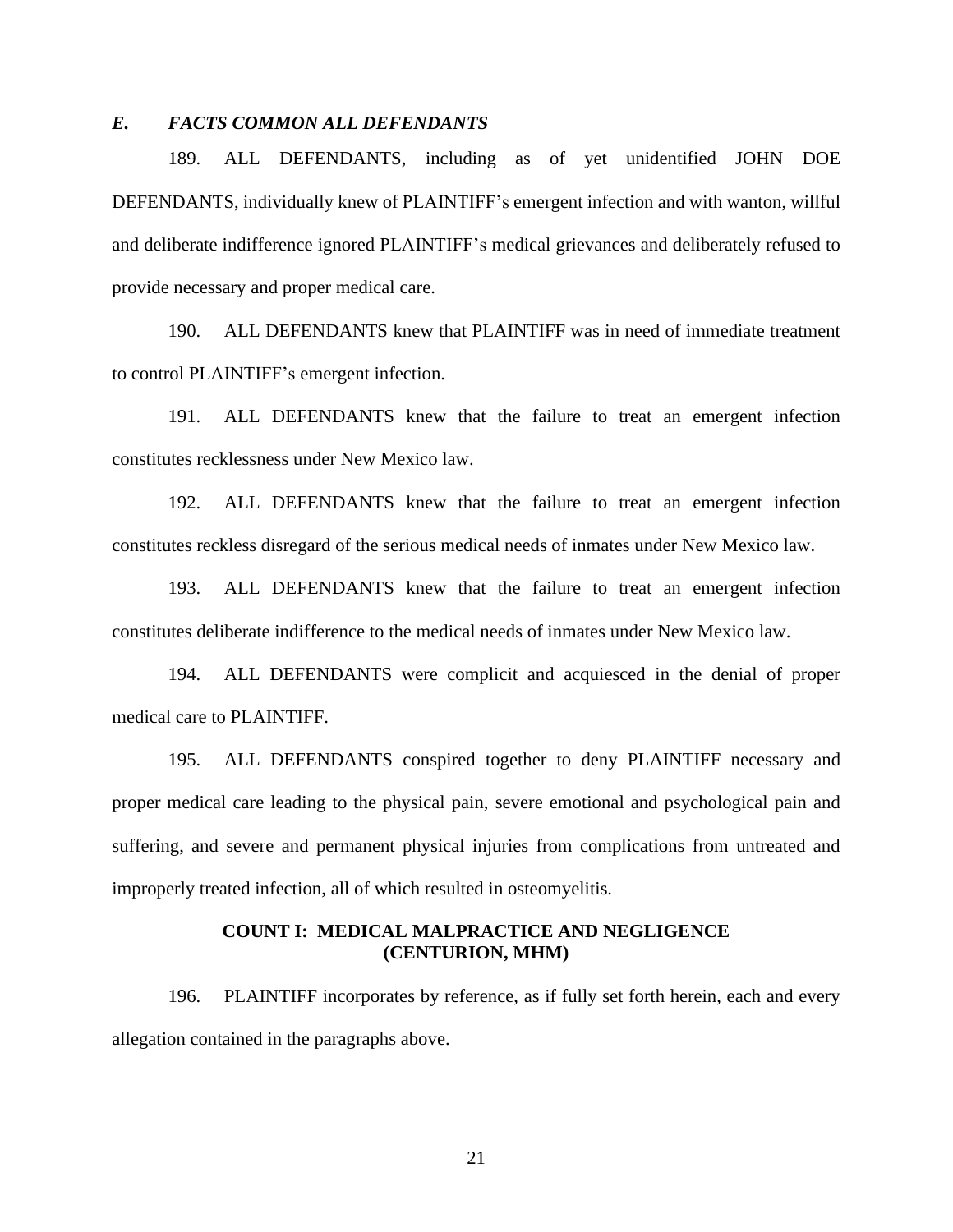197. In undertaking the diagnosis, care and treatment of PLAINTIFF, CENTURION and MHM, their employees, staff and agents were under a duty to possess and apply the knowledge, skill, and care that is used by reasonably well-qualified healthcare providers in the local community.

198. CENTURION, MHM, their employees, staff and agents breached their duties and were negligent in the management of PLAINTIFF's health and well-being.

199. The negligence, errors, acts and omissions of CENTURION/MHM, include, but are not limited to:

a. Failure to establish, maintain and enforce evaluation, diagnosis and treatment guidelines and standards;

b. Failure to evaluate, treat and manage PLAINTIFF's medical condition;

c. Failure to take the reasonable steps to acquire proper treatment of PLAINTIFF;

d. Failure to refer PLAINTIFF to appropriate specialists;

e. Failure to develop, employ, and follow appropriate policies and procedures with regard to the assessment, treatment, and management of osteomyelitis;

f. Failure to provide PLAINTIFF with necessary and proper pain management; and

g. Failure to protect and preserve the health of PLAINTIFF.

200. As a direct and proximate result of the negligent acts and omissions CENTURION, MHM, their employees, staff and agents, PLAINTIFF suffered a rapid and significant deterioration in PLAINTIFF's health, along with physical, emotional, and psychological pain and suffering not presently determinable, but to be proven at the time of trial.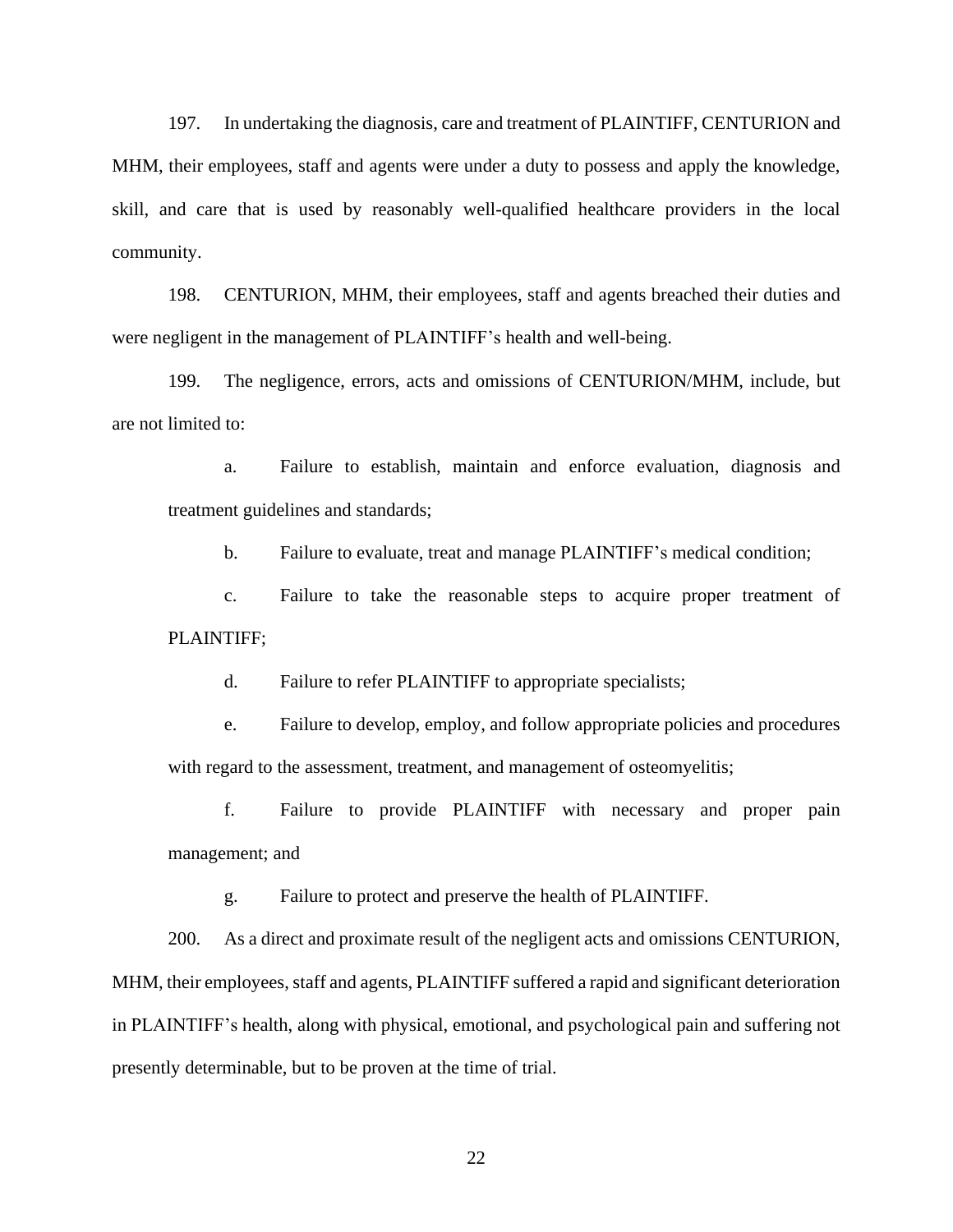201. CENTURION, MHM, its employees, staff and agent's failures to assess, treat and manage PLAINTIFF's medical condition was reckless and wanton with utter disregard for and deliberate indifference to the safety and welfare of PLAINTIFF for which PLAINTIFF is entitled to punitive damages.

## **COUNT II: NEGLIGENCE (NMCD DEFENDANTS)**

202. PLAINTIFF incorporates by reference as if fully set forth herein, each and every allegation contained in the paragraphs above.

203. PLAINTIFF's negligence claims fall under NMSA §41–4–6, NMSA §41–4–9 and NMSA §41–4–10.

204. NMCD is solely responsible for the medical grievance process.

205. NMCD's routine destruction of medical grievances is a direct and proximate cause of injuries to PLAINTIFF.

206. NMCD's routine denial of medical grievances is a direct and proximate cause of injuries to PLAINTIFF.

207. NMCD is in charge of enforcement of the terms of the GSC, which creates standards and obligations for CENTURION's delivery of medical services.

208. NMCD has failed to enforce important provisions of the GSC which led directly to the gross medical neglect, intentional and deliberate withholding of medical care and the consequent harm to PLAINTIFF.

209. NMCD issolely responsible for the administration and enforcement of medical care standards in NMCD facilities.

210. NMCD determined not to enforce the ACA standards.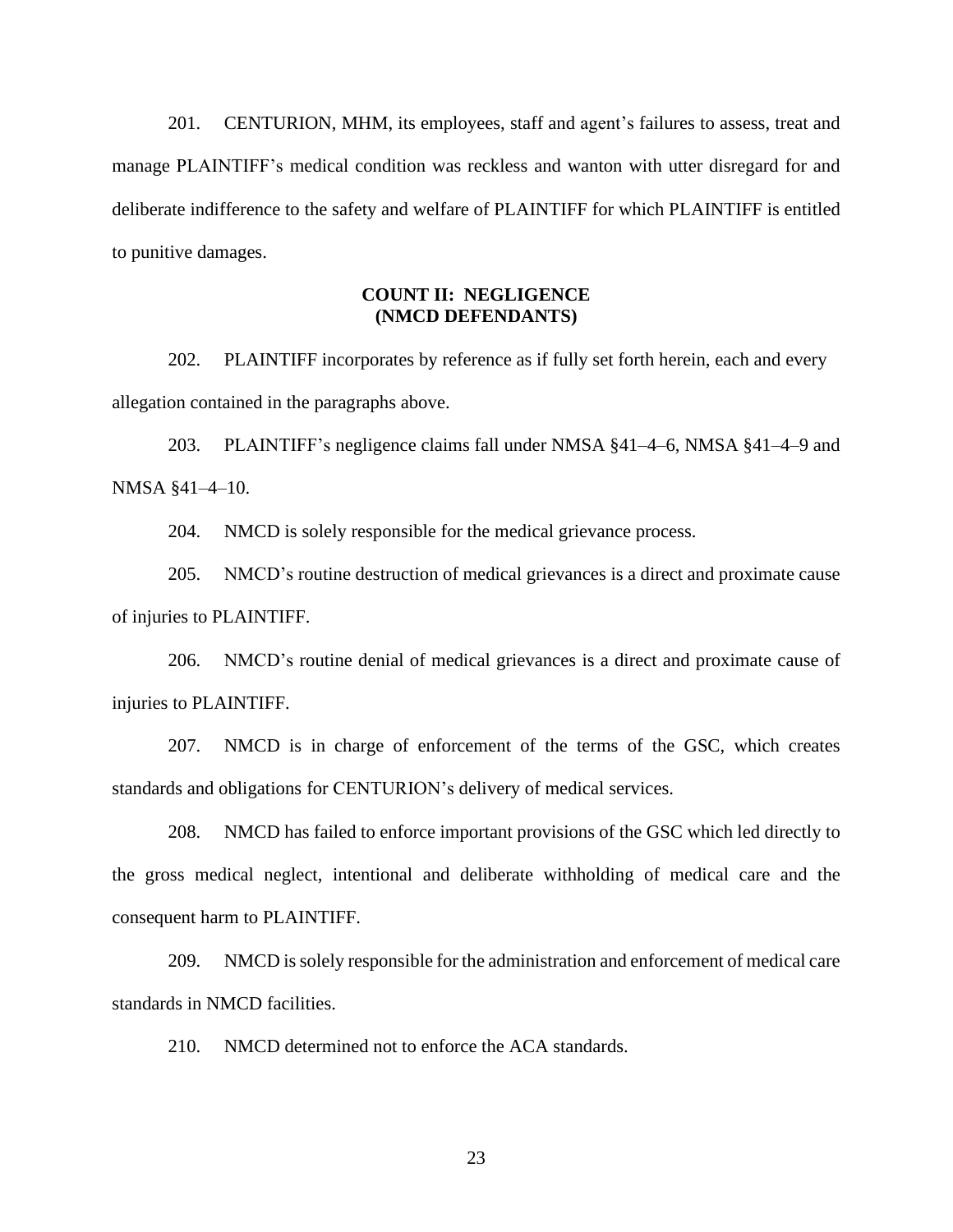211. NMCD determined not to seek ACA accreditation for its facilities while CENTURION was the medical provider.

212. NMCD determined not to enforce the American Correctional Association ("ACA") standards.

213. NMCD allowed ACA accreditation for its facilities to lapse under the medical care of CENTURION.

214. NMCD's indifference to national standards for the constitutionally acceptable medical care of inmates and NMCD's allowance of CENTURION to provide services far below constitutional standards led directly to the gross medical neglect, intentional and deliberate withholding of medical care and the consequent harm to PLAINTIFF.

215. NMCD is responsible for providing adequate health care to those it incarcerates, and to protect those inmates from risks associated with increased rates of infection or other medical emergencies.

216. Due to the epidemics of MRSA, osteomyelitis and other infectious disease in NMCD facilities state-wide, including LCCF, NMCD had a heightened duty of care for the protection of inmate health, including the health of PLAINTIFF.

217. NMCD maintains clinical oversight of its contractor's medical decision-making and health services operation.

218. NMCD must enforce the GSC and/or terminate independent contractors if the care provided does not meet NMCD, ACA or NCCHC standards or constitutional definitions of adequate health care.

219. NMCD did not enforce the GSC or take proper enforcement actions against CENTURION, resulting in inadequate healthcare to its inmates.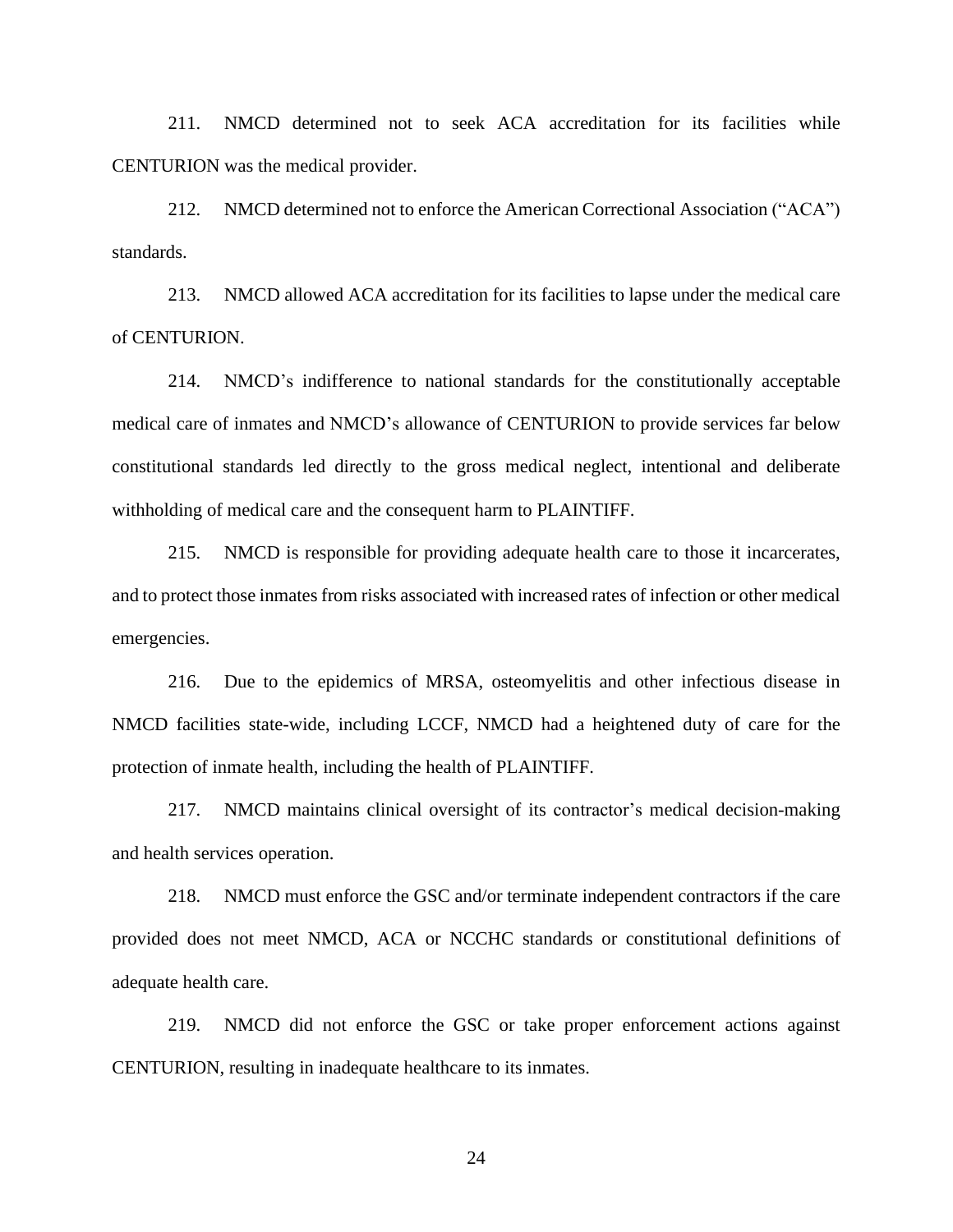220. NMCD's action and inactions were reckless, wanton, and deliberately indifferent to the medical needs of PLAINTIFF.

221. As a result of the foregoing, PLAINTIFF has suffered serious and permanent physical injuries, pain and suffering, and severe psychological and emotional distress, for which PLAINTIFF is entitled to damages.

#### **COUNT III: NEGLIGENCE (ALL DEFENDANTS)**

222. PLAINTIFF incorporates by reference, as if fully set forth herein, each and every allegation contained in the paragraphs above.

223. Waivers of immunity apply to this Count under NMSA  $\S 41-4-6$ , NMSA  $\S 41-4-9$ , NMSA §41–4–10 and common law.

224. NMCD DEFENDANTS negligently failed to oversee CENTURION/MHM in the provision of medical care to NMCD inmates, which contributed to PLAINTIFF's injuries.

225. NMCD DEFENDANTS failed to take corrective action against CENTURION, MHM in clear face of recurrent and consistent negligent and reckless medical care to NMCD inmates, which contributed to PLAINTIFF's injuries.

226. NMCD and CENTURION/MHM are entrusted with the medical care of New Mexico inmates who have no other source of medical care.

227. CENTURION's medical staff at LCCF lacked sufficient expertise to assess, treat and manage PLAINTIFF's health conditions.

228. CENTURION/MHM has a duty under the GSC, ACA and NCCHC to properly refer PLAINTIFF to be seen by a physician who could effectively treat PLAINTIFF.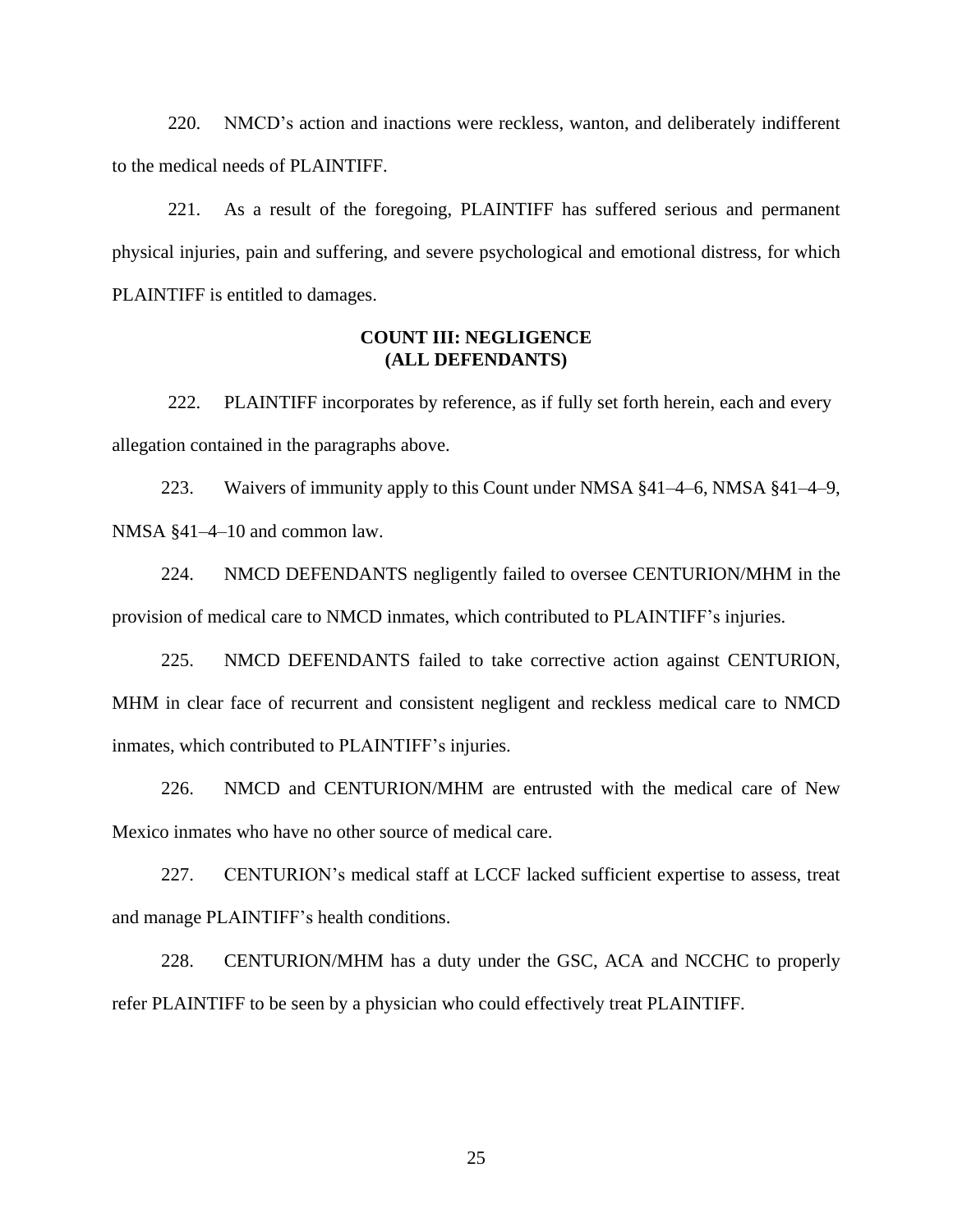229. NMCD DEFENDANTS negligently failed to enforce critical terms of the GSC, including, but not limited to, failure to compel LCCF and/or CENTURION to obtain accreditation by the ACA and NCCHC, which contributed to PLAINTIFF's injuries.

230. NMCD DEFENDANTS negligently failed to ensure that CENTURION/MHM hire, train and supervise its medical providers, staff, employees and agents.

231. NMCD DEFENDANTS negligently failed to ensure that CENTURION/MHM hire competent medical providers, employees, staff and agents.

232. NMCD DEFENDANTS negligently and recklessly failed to ensure that inmates, including PLAINTIFF, were receiving proper medical care, including proper referral to specialists.

233. NMCD knew, and knows, that all referrals for specialist care are made by CENTURION/MHM administrators outside of NMCD medical facilities.

234. NMCD knew, and knows, that referrals for specialist care are not made by inmates', including PLAINTIFFS', on-site medical providers, but by corporate administrative personnel.

235. NMCD knew and knows that referrals for specialist care are routinely denied by CENTURION/MHM non-medical administrative personnel on the basis of costs to CENTURION/MHM for said referrals.

236. NMCD DEFENDANTS negligently, intentionally and knowingly interfered in the inmate grievance process with a pattern and practice of routine denial of medical grievances without due consideration of the facts and circumstances of the grievances, which contributed to PLAINTIFF's injuries.

237. NMCD DEFENDANTS negligently, recklessly and deliberately failed to hold CENTURION/MHM to standards and guidelines of the ACA or NCCHC.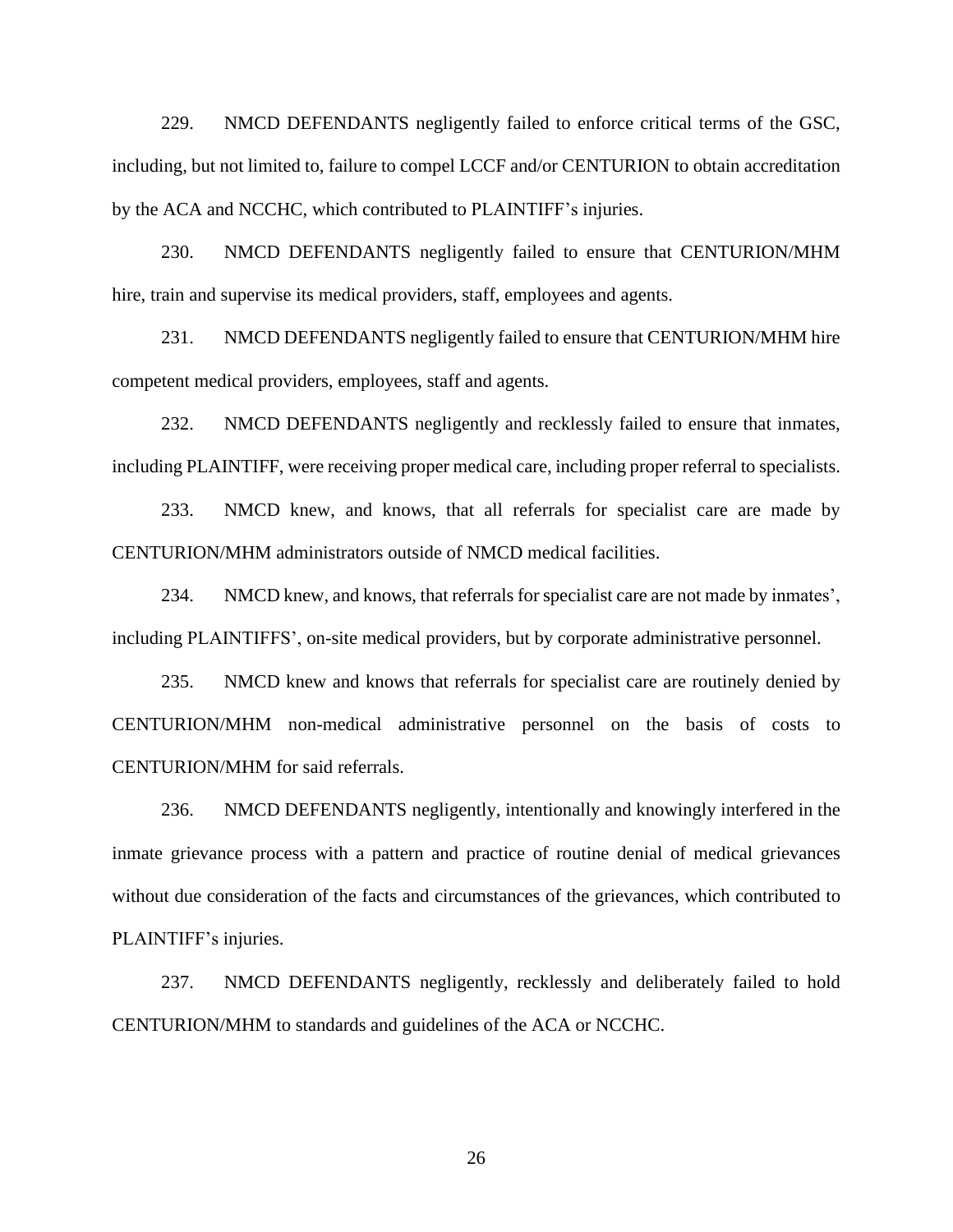238. NMCD DEFENDANTS negligently, recklessly and deliberately failed to hold CENTURION/MHM to the medical standard of care established under New Mexico law, which contributed to PLAINTIFF's injuries.

239. NMCD DEFENDANTS negligently, recklessly and deliberately failed to establish or enforce any standards at all for CENTURION/MHM's provision of proper, necessary and competent medical care to NMCD inmates.

240. NMCD has a duty to operate LCCF in a safe and reasonably prudent manner.

241. This duty includes following and enforcing NMCD procedures in place to protect inmates' health and their access to healthcare.

242. Due to the epidemics of MRSA, osteomyelitis and other infectious disease in NMCD facilities state-wide, including LCCF, NMCD had a heightened duty of care for the protection of inmate health, including the health of PLAINTIFF.

243. Specifically, with elevated risk of harm, NMCD has an increased duty of care to vulnerable inmates, including PLAINTIFF.

244. NMCD has not addressed this increased risk of harm, even though NMCD policies and procedures explicitly provide for the care of inmates in need of medical treatment.

245. As such, NMCD has negligently operated LCCF, a public facility in which it incarcerated PLAINTIFF.

246. NMCD has created a risk to all inmates including PLAINTIFF at LCCF, as all inmates are owed adequate healthcare.

247. NMCD's action and inactions were reckless, wanton, and deliberately indifferent to the medical needs of PLAINTIFF.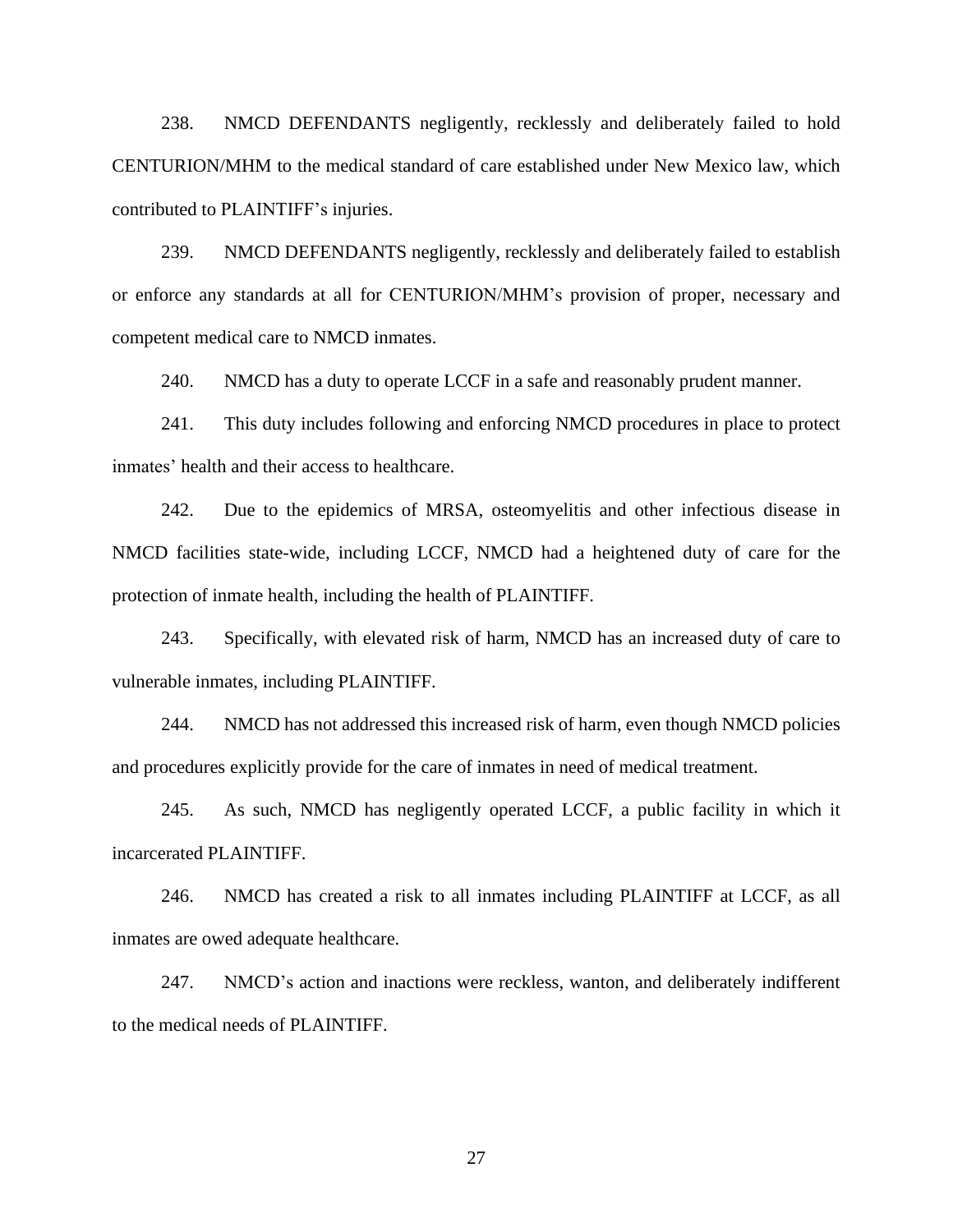248. As a result of the foregoing, PLAINTIFF has suffered serious and permanent physical injuries, pain and suffering, and severe psychological and emotional distress, for which PLAINTIFF is entitled to damages.

### **COUNT IV: NEGLIGENT OPERATION OF A MEDICAL FACILITY (CENTURION, MHM DEFENDANTS)**

249. PLAINTIFF incorporates by reference, as if fully set forth herein, each and every allegation contained in the paragraphs above.

250. CENTURION/MHM is entrusted with the medical care of inmates who have no other source of medical care by contract with the State of New Mexico and NMCD.

251. CENTURION/MHM employees, staff and agents were unqualified to care for PLAINTIFF, and yet refused to refer PLAINTIFF to specialists.

252. CENTURION/MHM employees, staff and agents were unqualified and delayed proper treatment for PLAINTIFF from September 5, 2018, to March 19, 2019 when he was finally sent to UNMH for treatment.

253. CENTURION/MHM DEFENDANTS' actions and inactions in failing to properly assess, treat and manage PLAINTIFF's osteomyelitis and related health conditions were negligent, reckless, wanton and in deliberate disregard for the health of PLAINTIFF.

254. CENTURION/MHM DEFENDANTS' actions and inactions in failing to properly refer PLAINTIFF to be seen by a physician who could effectively treat PLAINTIFF were negligent, reckless, wanton and in deliberate disregard for the health of PLAINTIFF.

255. By failing to either: (1) properly treat PLAINTIFF's medical conditions, or (2) properly refer PLAINTIFF to be seen by a physician who could effectively treat PLAINTIFF, CENTURION/MHM DEFENDANTS breached their duty to medically treat PLAINTIFF in a reasonably prudent manner.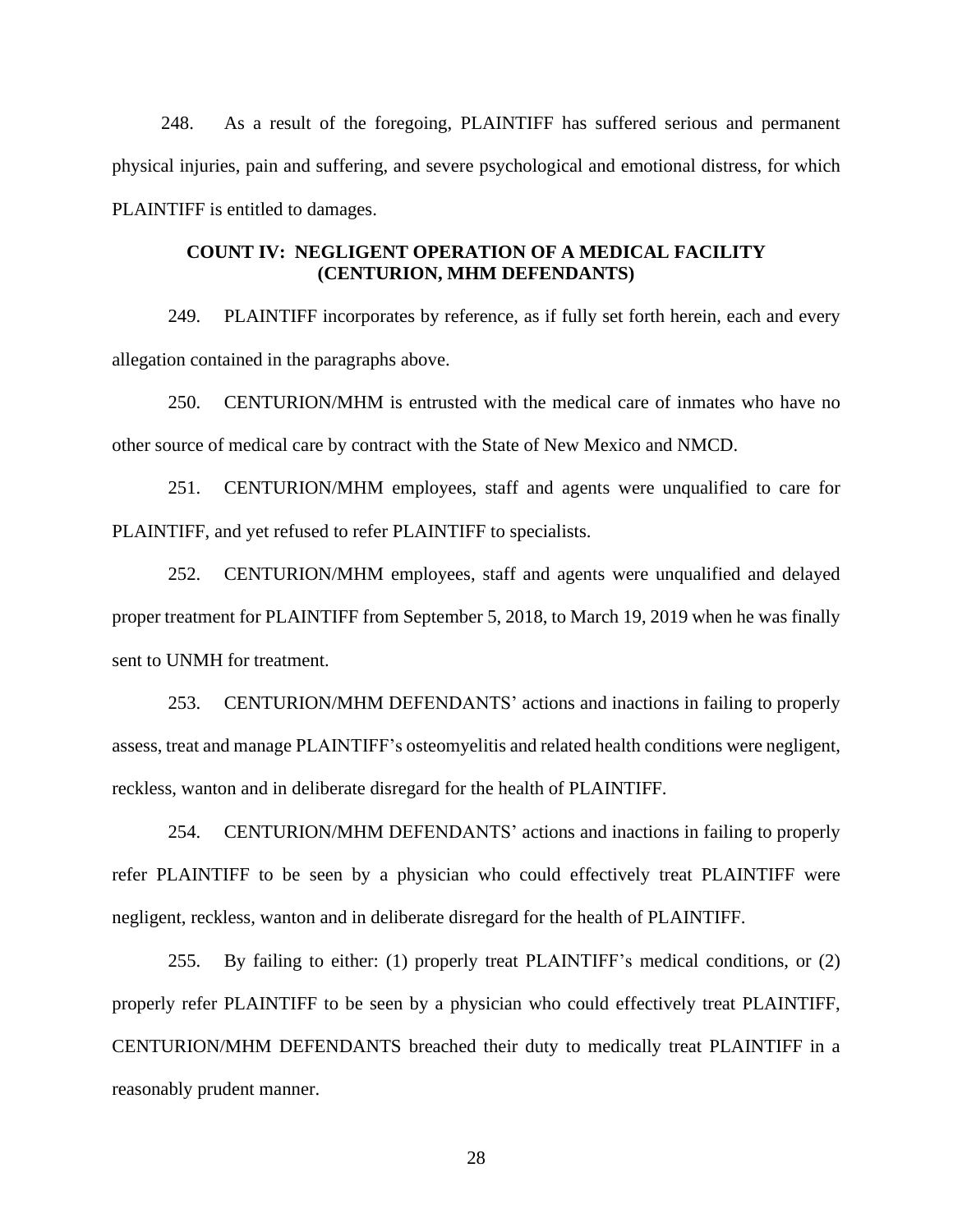256. Decisions for referral of inmates to specialists are made by CENTURION,/MHM corporate administrators rather than inmate medical providers.

257. No referral to a specialist may be made without first gaining approval from CENTURION/MHM corporate administrators.

258. On-site medical providers do not have the authority to directly refer an inmate to a specialist without approval of CENTURION/MHM corporate administrators.

259. This process and policy is reckless and dangerous and leads to severe harm to inmates due to refusal on costs grounds by CENTURION/MHM administrators to approve referrals to specialists.

260. CENTURION/MHM DEFENDANTS failed to properly address PLAINTIFF's medical condition.

261. Such conduct amounts to negligence in running a prison medical facility.

262. Such conduct amounts to negligence in the treatment of PLAINTIFF.

263. CENTURION/MHM had a duty to properly screen, supervise, educate, and train its employees regarding PLAINTIFF and inmates with similar health conditions within the facility.

264. CENTURION/MHM had a duty to allow PLAINTIFF's on-site medical providers make referrals to specialists.

265. CENTURION/MHM had a duty to properly screen, supervise, educate, and train its employees regarding proper treatment of inmates suffering osteomyelitis.

266. On information and belief, CENTURION/MHM failed to properly train and supervise its employees, contractors, or agents in such a manner to properly and adequately assess, treat and manage PLAINTIFF's multiple medical conditions, including osteomyelitis and related health conditions.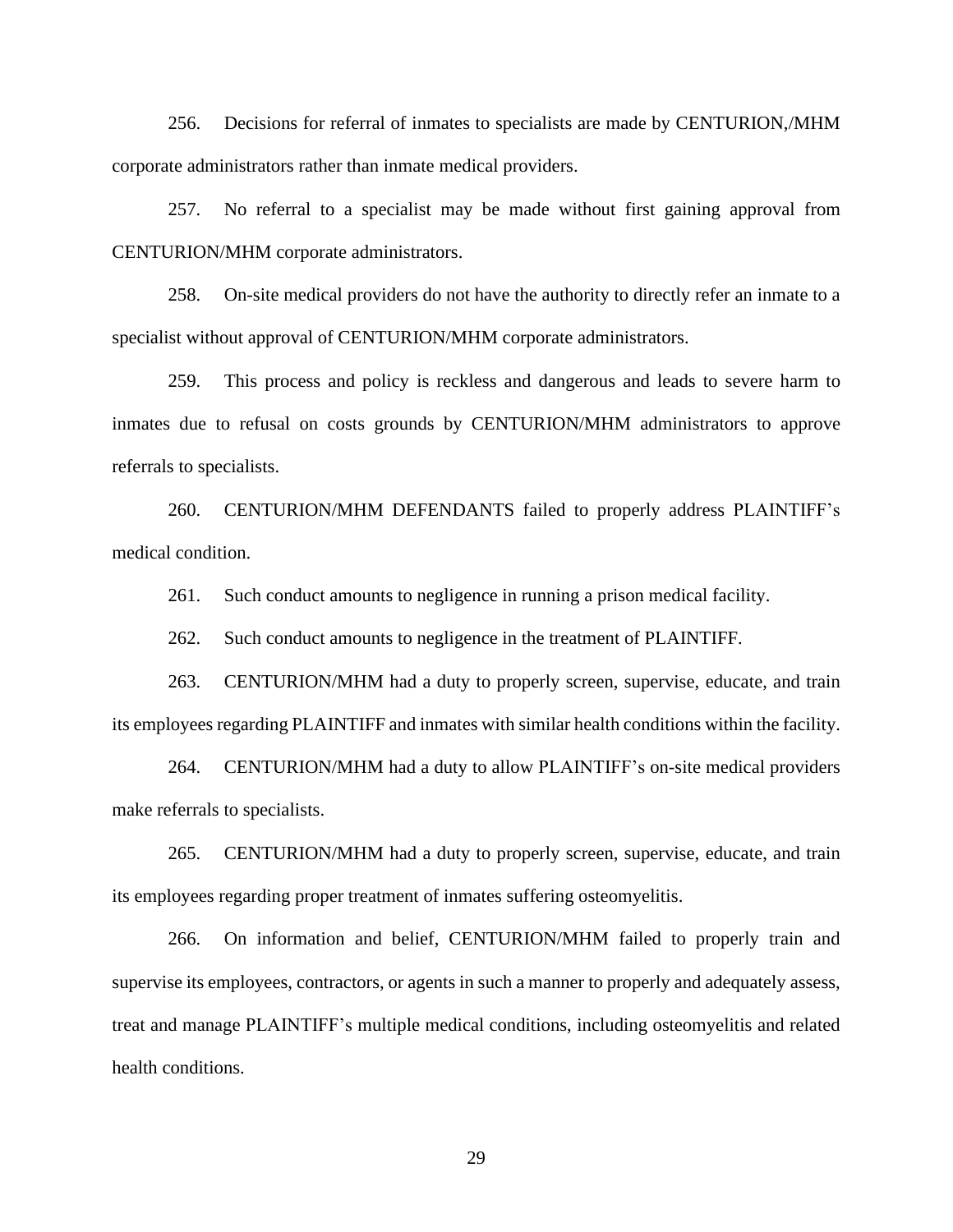267. CENTURION/MHM is bound by the GSC to obtain and maintain ACA and NCCHC accreditation under the terms of the GSC.

268. CENTURION/MHM do not comply with ACA, NCCHC or New Mexico standards of healthcare.

269. As a result of the foregoing, PLAINTIFF has suffered damages and injuries including, but not limited to, physical injuries, pain and suffering, and severe psychological and emotional distress, for which he is entitled to damages.

270. The actions and inactions of CENTURION/MHM DEFENDANTS were negligent, willful, wanton, and in gross and reckless disregard for PLAINTIFF's well-being, entitling PLAINTIFF to punitive damages thereon.

## **COUNT V: NEGLIGENT OPERATION OF A MEDICAL FACILITY (NMCD DEFENDANTS)**

271. PLAINTIFF incorporates by reference as if fully set forth herein, each and every allegation contained in the paragraphs above.

272. Waivers of immunity apply to this Count under NMSA §41–4–6, NMSA §41–4–9 and NMSA §41–4–10.

273. NMCD has authority over all NMCD correctional facilities, including LCCF.

274. NMCD has authority and control over the operation of all medical facilities within NMCD correctional facilities, including those within LCCF.

275. NMCD is the contracting party to the GSC entered into between NMCD and CENTURION on June 1, 2016.

276. NMCD has sole authority, control and responsibility over the execution, implementation and enforcement of the GSC.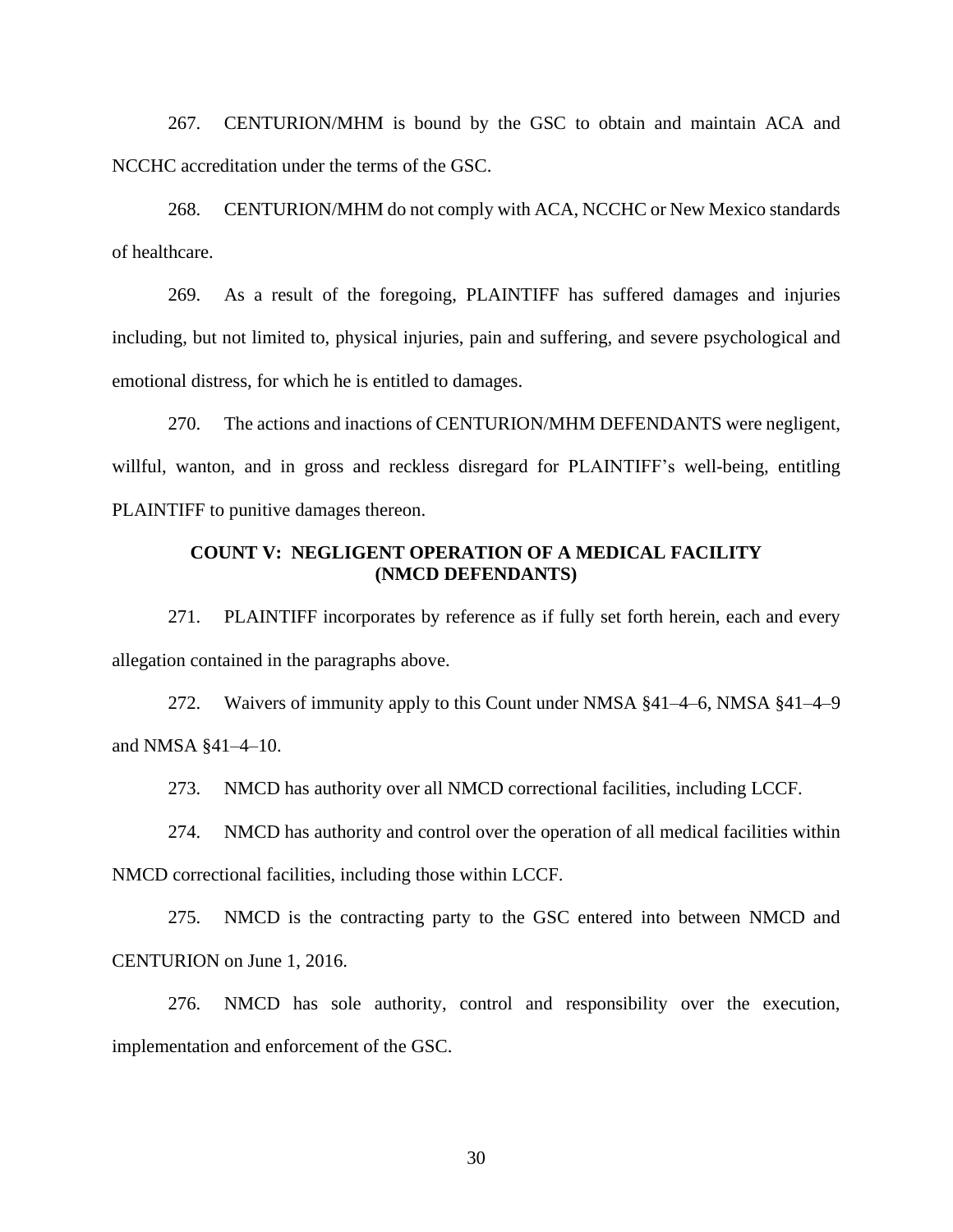277. NMCD has allowed numerous serious breaches and violations of the GSC, ACA and NCCHC that led to the medical neglect of PLAINTIFF.

278. NMCD and CENTURION/MHM are entrusted with the medical care of New Mexico inmates who have no other source of medical care.

279. CENTURION/MHM's medical staff at LCCF lacked sufficient expertise to assess, treat and manage PLAINTIFF's health conditions.

280. CENTURION, MHM has a duty under the GSC, ACA and NCCHC to properly refer PLAINTIFF to be seen by a physician who could effectively treat PLAINTIFF.

281. NMCD DEFENDANTS refused or otherwise failed to enforce these provisions of the GSC, ACA and NCCHC.

282. NMCD DEFENDANTS knew that CENTURION, MHM was not abiding by the terms of the GSC, ACA and NCCHC.

283. NMCD DEFENDANTS knew that CENTURION/MHM was not properly or adequately treating PLAINTIFF's medical condition.

284. NMCD DEFENDANTS knew that CENTURION/MHM was not referring PLAINTIFF to outside medical healthcare providers who could effectively and prudently treat PLAINTIFF.

285. NMCD knew that CENTURION/MHM corporate administrators were making costs rather than medically based decisions on referrals of inmates, including PLAINTIFF, to proper specialists.

286. NMCD knew that CENTURION/MHM corporate administrators were routinely denying referrals of inmates to specialists on costs, rather than medical, grounds.

287. Such conduct amounts to negligence in running a medical facility.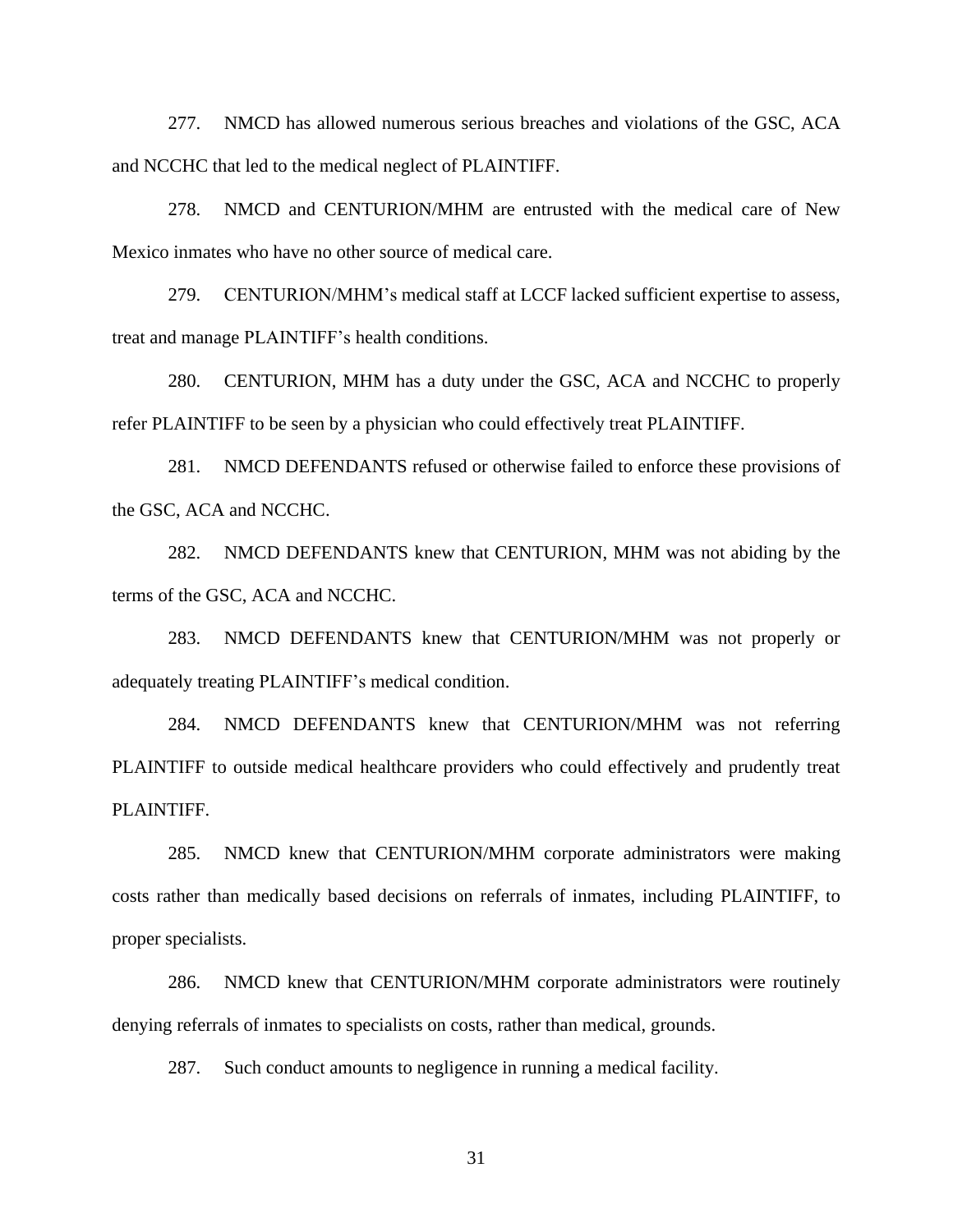288. Such conduct amounts to negligence in the treatment of PLAINTIFF.

289. The actions of NMCD were negligent, reckless, willful, wanton, and deliberately indifferent to the health of PLAINTIFF.

290. NMCD DEFENDANTS have knowingly allowed, aided and abetted in CENTURION's failure to obtain and maintain ACA and NCCHC accreditation.

291. CENTURION has violated numerous provisions of ACA and NCCHC.

292. NMCD DEFENDANTS have taken no action to correct these violations or otherwise hold CENTURION to ACA, NCCHC or New Mexico medical standards of care.

293. NMCD DEFENDANTS have been complicit in the failure to adhere to the basic constitutional correctional healthcare set forth by the NCCHC through NMCD's failure to enforce the GSC.

294. NMCD DEFENDANTS have knowingly allowed and been complicit in the violation of the ACA and NCCHC minimum mandatory standards.

295. NMCD DEFENDANTS have failed to properly maintain oversight and enforcement of the GSC.

296. NMCD DEFENDANTS have failed to enforce the following provisions of the GSC:

a. The establishment of an electronic medical records system which is in fact required by both the contract and is in fact required under federal law;

b. All provisions related to ACA and NCCHC accreditation and compliance; and

c. Referral of inmates to specialists when necessary for inmate health.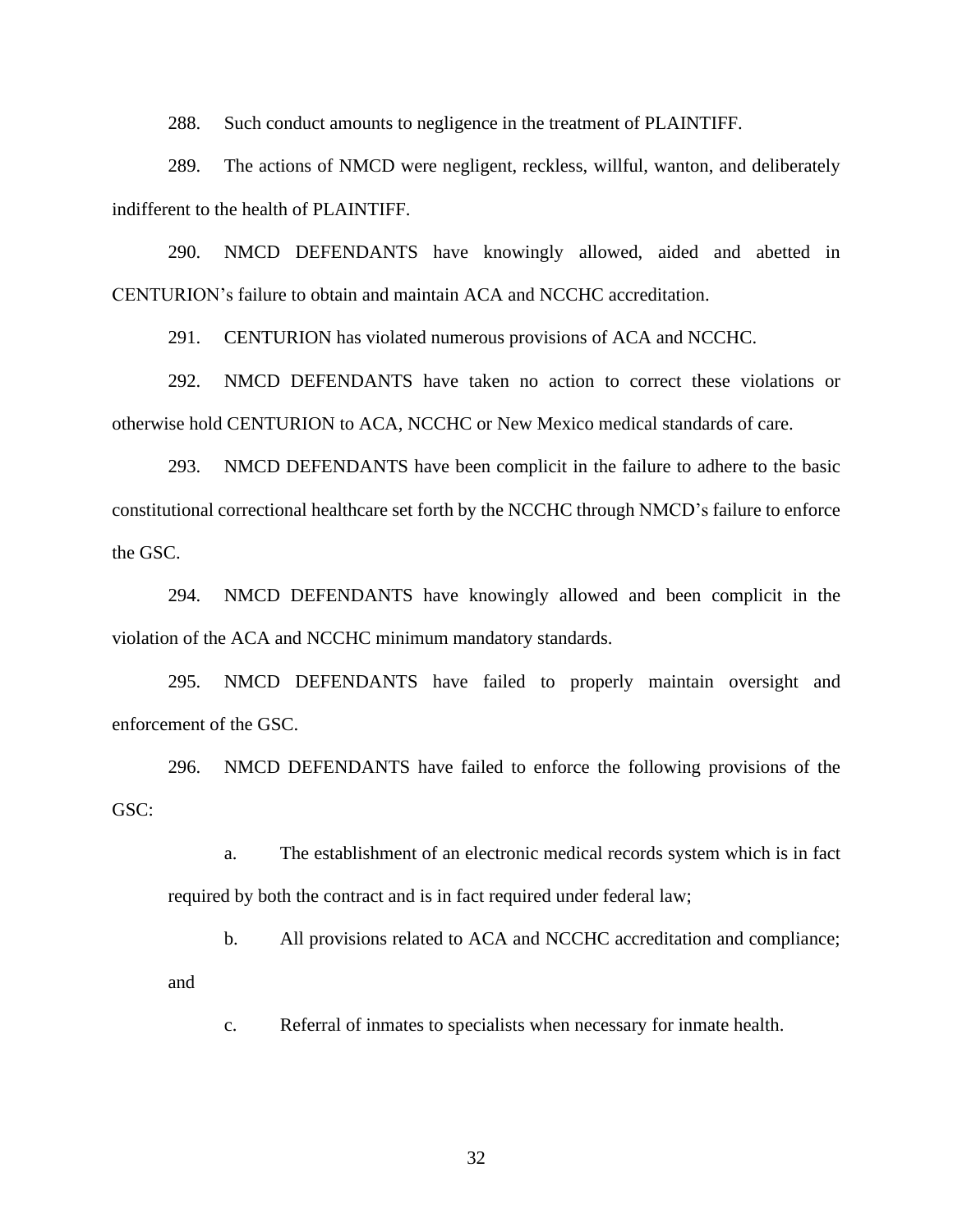297. NMCD is ultimately responsible for providing adequate health care to those it incarcerates, and to protect those inmates from risks associated with increased risks of infection or other medical emergencies.

298. Due to the epidemic of MRSA, osteomyelitis and other infectious disease in NMCD facilities state-wide, including LCCF, NMCD had a heightened duty of care for the protection of inmate health, including the health of PLAINTIFF.

299. Specifically, with elevated risk of harm, NMCD has an increased duty of care to vulnerable inmates, including PLAINTIFF.

300. NMCD has clinical oversight of its contractor's medical decision-making and health services operation.

301. NMCD must enforce the GSC and/or terminate independent contractors if the care provided does not meet NMCD, ACA or NCCHC standards or constitutional definitions of adequate health care.

302. NMCD did not enforce the GSC or take proper enforcement actions against CENTURION, MHM, resulting in inadequate healthcare to its inmates, including PLAINTIFF.

303. The failures of NMCD DEFENDANTS led to serious and permanent harm to PLAINTIFF.

304. As a result of the foregoing, PLAINTIFF suffered serious and permanent physical injuries, pain and suffering, and severe psychological and emotional distress for which PLAINTIFF is entitled to damages.

### **COUNT VI: NEGLIGENT HIRING, TRAINING AND SUPERVISION (CENTURION, MHM)**

305. PLAINTIFF incorporates by reference as if fully set forth herein, each and every allegation contained in the paragraphs above.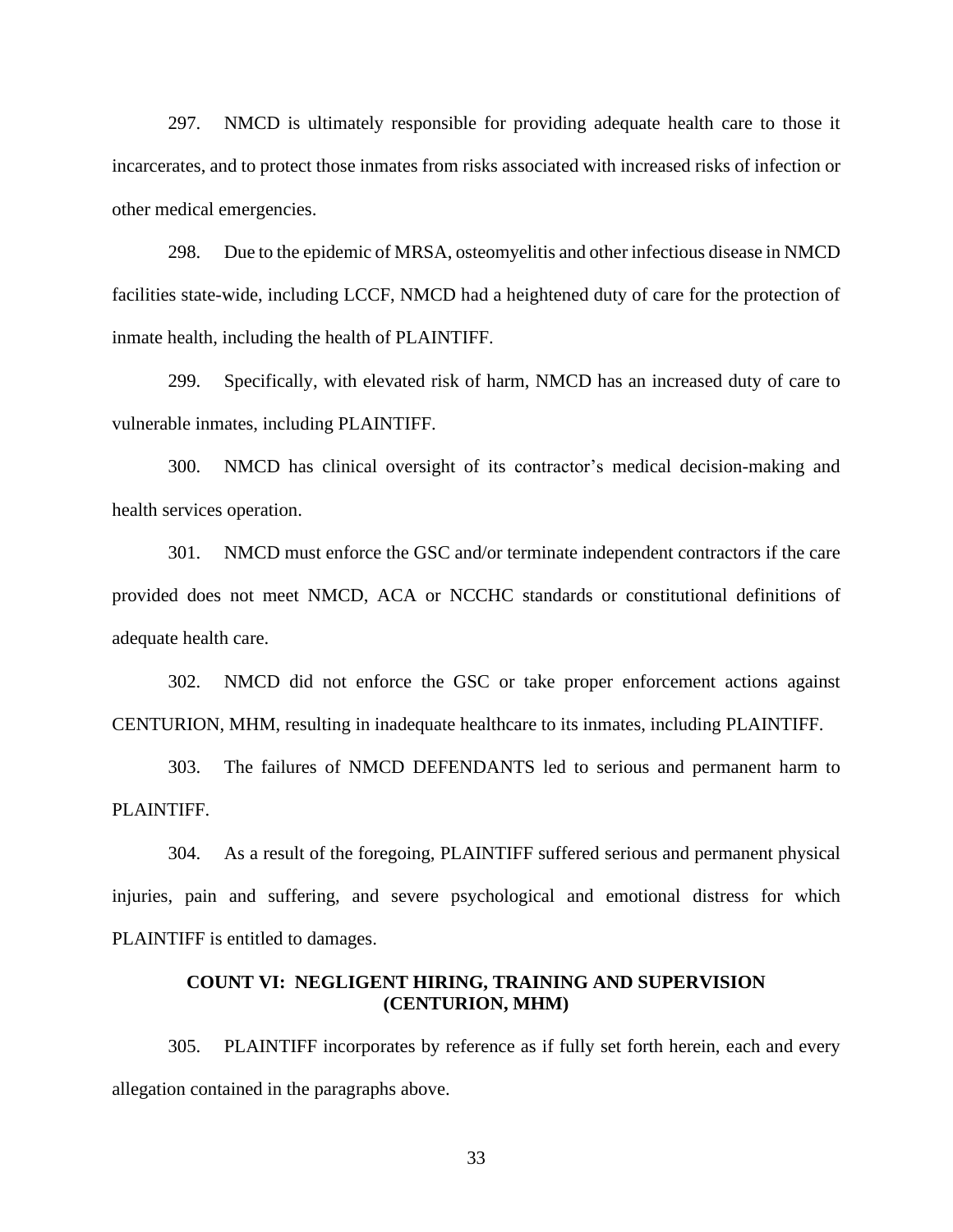306. CENTURION/MHM had a duty to properly screen, supervise, educate, and train its employees regarding proper treatment of inmates suffering osteomyelitis.

307. On information and belief, CENTURION, MHM failed to properly train and supervise its employees, contractors, or agents in such a manner to properly and adequately assess, treat and manage PLAINTIFF's osteomyelitis.

308. CENTURION/MHM had a duty to properly screen, supervise, educate, and train its employees regarding proper treatment of diabetic patients.

309. CENTURION/MHM are bound by the GSC to obtain and maintain ACA and NCCHC accreditation under the terms of the GSC.

310. CENTURION/MHM have not established any standards for medical care.

311. NMCD routinely violates NMCD and the GSC medical treatment and care policies and provisions.

312. CENTURION/MHM have not trained or supervised its employees, staff and agents in any standards of medical care.

313. CENTURION/MHM's negligent hiring, training and supervision were the proximate cause of PLAINTIFF's injuries and damages to which PLAINTIFF is entitled, including, but not limited to, physical injuries, pain and suffering, and severe psychological and emotional distress.

314. CENTURION/MHM's negligent hiring, training and supervision was willful, deliberate and in wanton disregard for the health and safety of PLAINTIFF.

315. CENTURION/MHM had a duty to allow PLAINTIFF's medical providers to make referrals to specialist.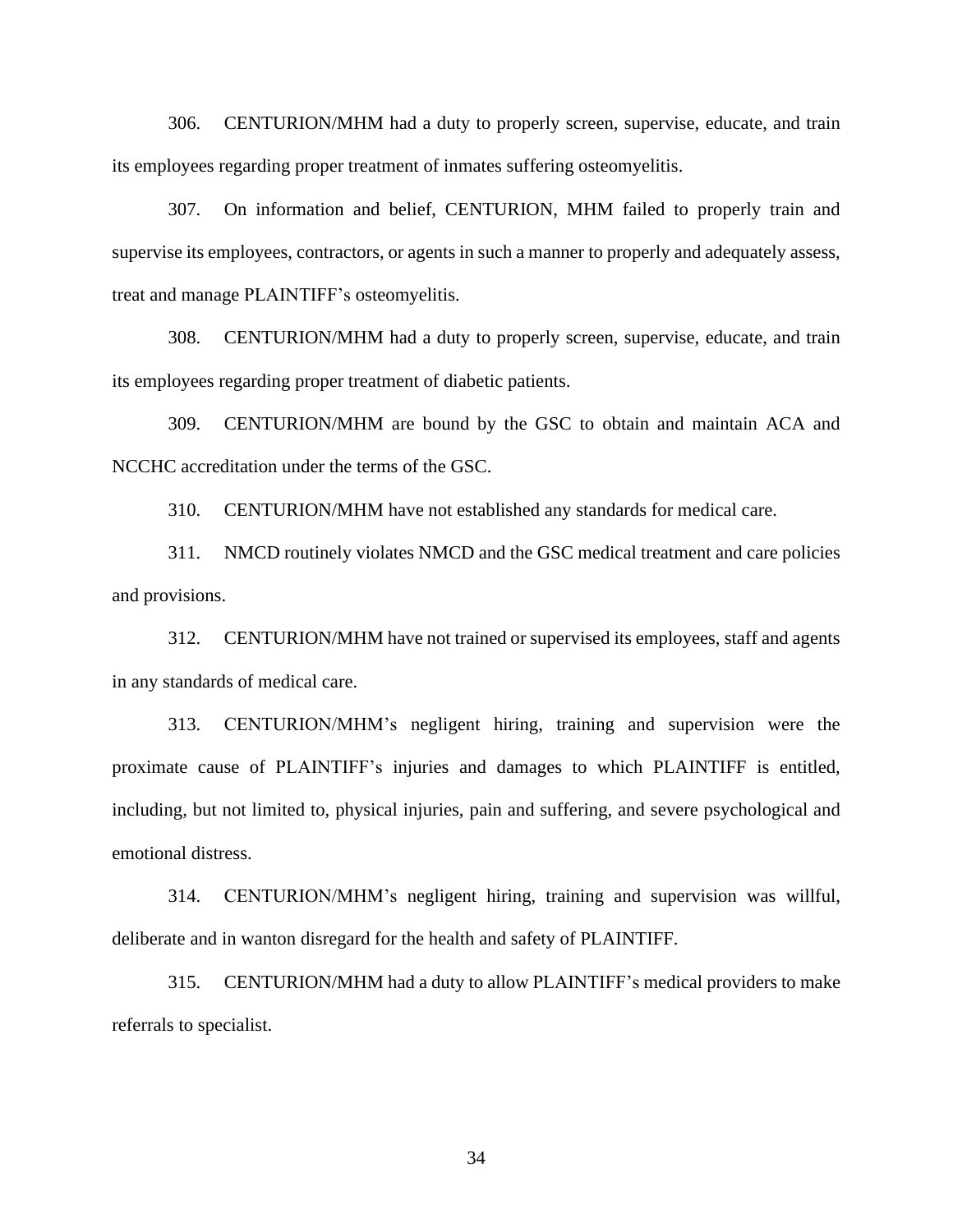316. CENTURION/MHM breached this duty with decisionsfor referral of inmates made by CENTURION/MHM corporate administrators rather than inmate medical providers.

317. No referral to a specialist may be made without first gaining approval from CENTURION/MHM corporate administrators.

318. On-site medical providers do not have the authority to directly refer an inmate to a specialist without approval of CENTURION/MHM corporate administrators.

319. Approval of referrals by CENTURION/MHM corporate administrators are made on costs, rather than medical, grounds.

320. This process and policy is reckless and dangerous and leads to severe harm to inmates due to refusal on costs grounds by CENTURION, MHM administrators to approve referrals to specialists.

321. PLAINTIFF is entitled to recovery for PLAINTIFF's injuries and damages including, but not limited to, physical injuries, pain and suffering, and severe psychological and emotional distress.

322. PLAINTIFF is entitled to punitive damages against CENTURION/MHM.

323. Waivers of immunity apply to this Count under NMSA 41–4–6, NMSA 41–4–9 and NMSA 41–4–10.

#### **COUNT VII: NEGLIGENT HIRING, TRAINING AND SUPERVISION (NMCD DEFENDANTS)**

324. PLAINTIFF incorporates by reference as if fully set forth herein, each and every allegation contained in the paragraphs above.

325. NMCD had a duty to properly screen, supervise, educate, and train its employees regarding proper treatment of osteomyelitis.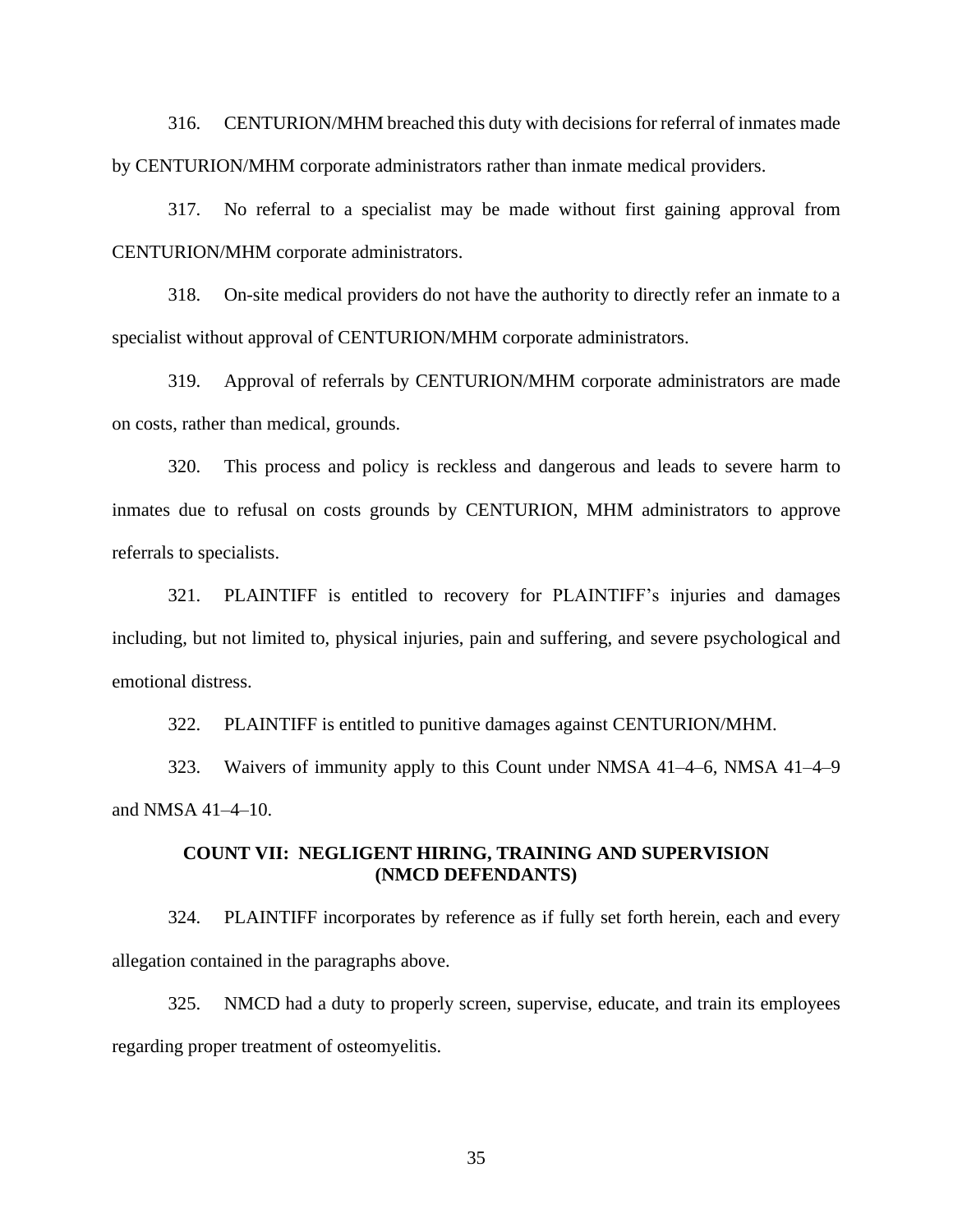326. On information and belief, NMCD failed to properly train and supervise its employees, contractors, or agents in such a manner to properly and adequately assess, treat and manage PLAINTIFF's osteomyelitis and related health conditions.

osteomyelitis

327. Waivers of immunity apply to this Count under NMSA 41–4–6, NMSA 41–4–9 and NMSA 41–4–10.

328. NMCD established, but failed to enforce, any standards for medical care.

329. NMCD failed to enforce the GSC.

330. NMCD failed to exercise supervisory authority inherent in the grievance system.

331. NMCD has not trained or supervised its employees, staff and agents in any standards of medical care.

332. NMCD's negligent hiring, training and supervision were the proximate cause of PLAINTIFF's injuries and damages to which PLAINTIFF is entitled, including, but not limited to, physical injuries, pain and suffering, and severe psychological and emotional distress.

333. NMCD's negligent hiring, training and supervision was willful, deliberate and in wanton disregard for the health and safety of PLAINTIFF.

334. PLAINTIFF is entitled to recovery for his injuries and damages including, but not limited to, physical injuries, pain and suffering, and severe psychological and emotional distress.

## **COUNT VIII: INTENTIONAL INFLICTION OF EMOTIONAL DISTRESS (CENTURION, MHM)**

335. PLAINTIFF incorporates by reference, as if fully set forth herein, each and every allegation contained in the paragraphs above.

336. CENTURION/MHM DEFENDANTS intentionally denied PLAINTIFF proper and necessary medical care for his osteomyelitis.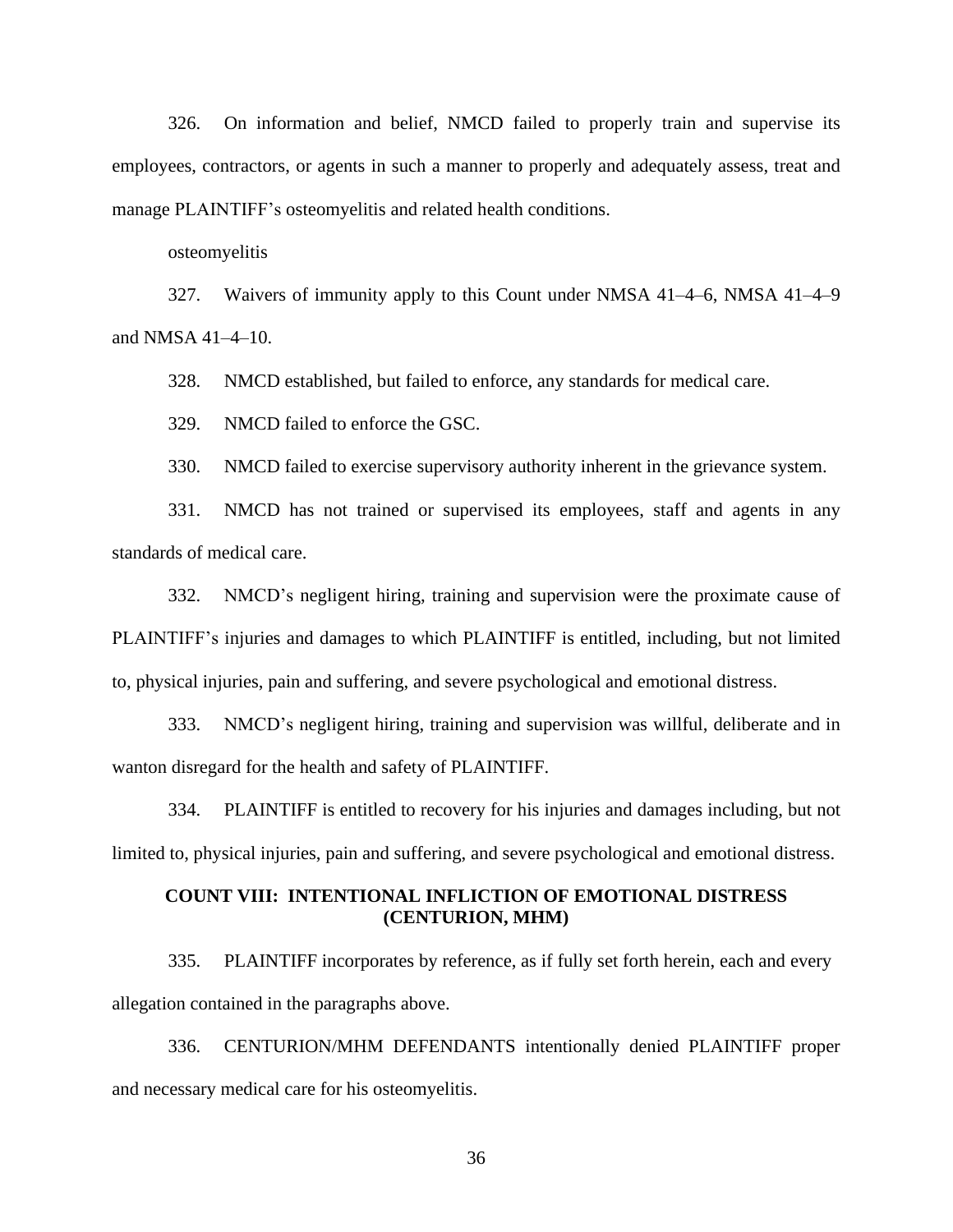337. CENTURION/MHM DEFENDANTS failed to take action to provide proper medical care despite numerous sick calls and/or grievances thereon.

338. CENTURION/MHM DEFENDANTS retaliated against PLAINTIFF by taking away his admission in the Echo Project for treatment of his osteomyelitis knowing his osteomyelitis was worsening his health conditions, because of a disciplinary action.

339. The conduct of CENTURION/MHM DEFENDANTS was extreme, outrageous, and intentional and in deliberate disregard for PLAINTIFF's mental health.

340. PLAINTIFF suffered severe emotional distress as a result of the conduct of DEFENDANTS.

341. As a result of the foregoing, PLAINTIFF has suffered serious and permanent physical injuries, pain and suffering, and severe psychological and emotional distress, for which PLAINTIFF is entitled to damages, including punitive damages.

### **COUNT IX: CIVIL CONSPIRACY TO DENY PLAINTIFF MEDICAL CARE (CENTURION, MHM)**

342. PLAINTIFF incorporates by reference as if fully set forth herein, each and every allegation contained in the paragraphs above.

343. The facts illustrated above show a conspiracy on the part of NMCD DEFENDANTS, CENTURION, MHM to deny PLAINTIFF necessary, proper and constitutionally minimal medical care.

344. As a result of said conspiracy, PLAINTIFF suffered, and continues to suffer, severe physical and emotional distress as a result of the conduct of NMCD DEFENDANTS, CENTURION, MHM.

345. PLAINTIFF is entitled to recovery for his injuries and damages, including but not limited to, physical injuries, pain and suffering, and severe psychological and emotional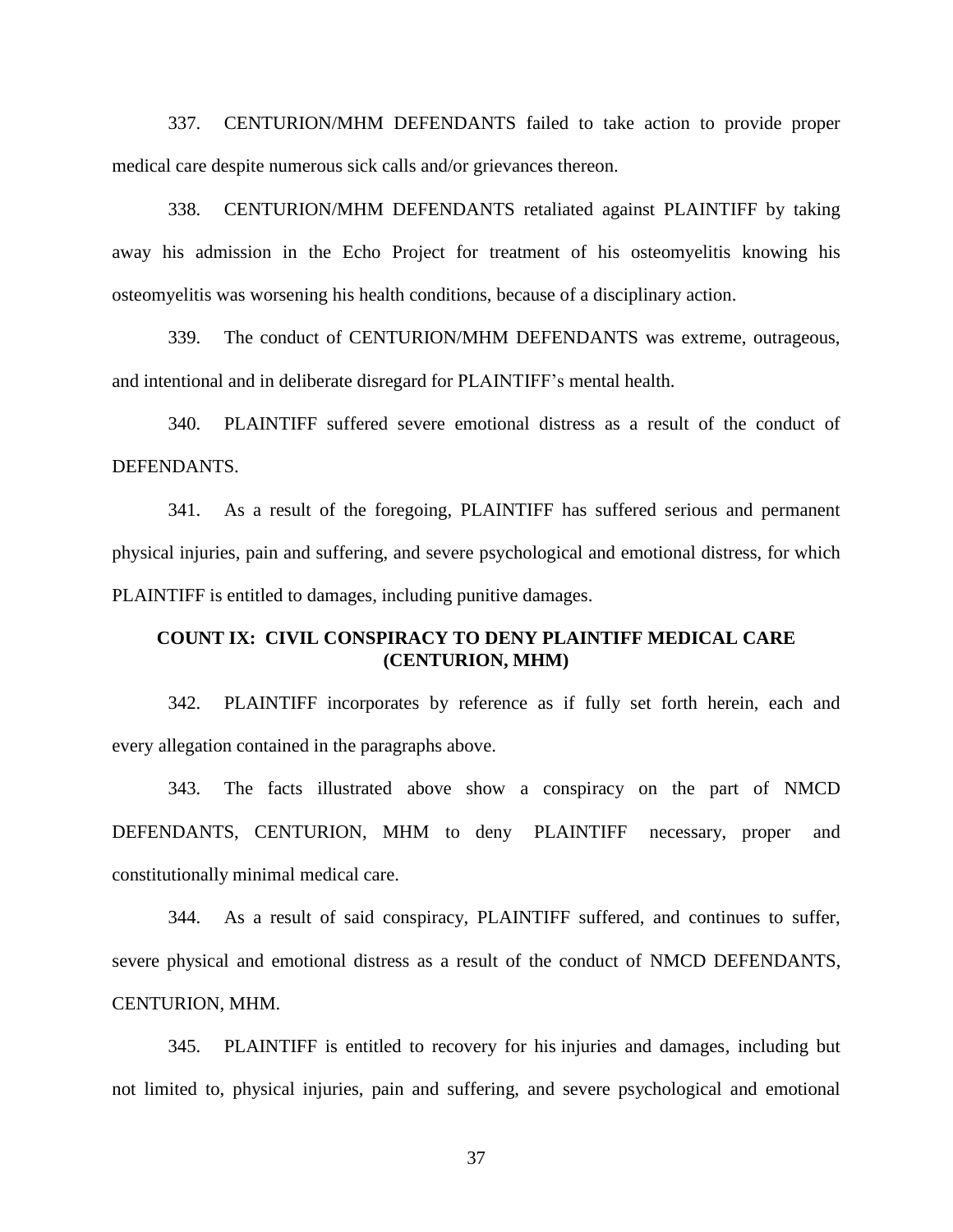distress.

346. PLAINITFF is entitled to damages, including punitive damages, against CENTURION, MHM.

347. There is no Tort Claims Act waiver for civil conspiracy for NMCD.

348. PLAINTIFF is entitled to punitive damages against CENTURION, MHM DEFENDANTS.

## **COUNT X:** *RESPONDEAT SUPERIOR* **AND AGENCY (CENTURION, MHM)**

349. PLAINTIFF incorporates by reference as if fully set forth herein, each and every allegation contained in the paragraphs above.

350. CENTURION/MHM are responsible to PLAINTIFF under the doctrine of *respondeat superior* for the conduct of its employees, staff and agents.

351. CENTURION/MHM are responsible to PLAINTIFF under the doctrine of agency for the conduct of its employees, staff and agents.

## **COUNT XI:** *RESPONDEAT SUPERIOR* **AND AGENCY (NMCD)**

352. PLAINTIFF incorporates by reference as if fully set forth herein, each and every allegation contained in the paragraphs above.

353. Waivers of immunity apply to this Count under NMSA §41–4–6, NMSA §41–4–9 and NMSA §41–4–10.

354. NMCD is responsible to PLAINTIFF under the doctrine of *respondeat superior* for the conduct of its employees, staff and agents.

355. NMCD is responsible to PLAINTIFF under the doctrine of agency for the conduct of its employees, staff and agents.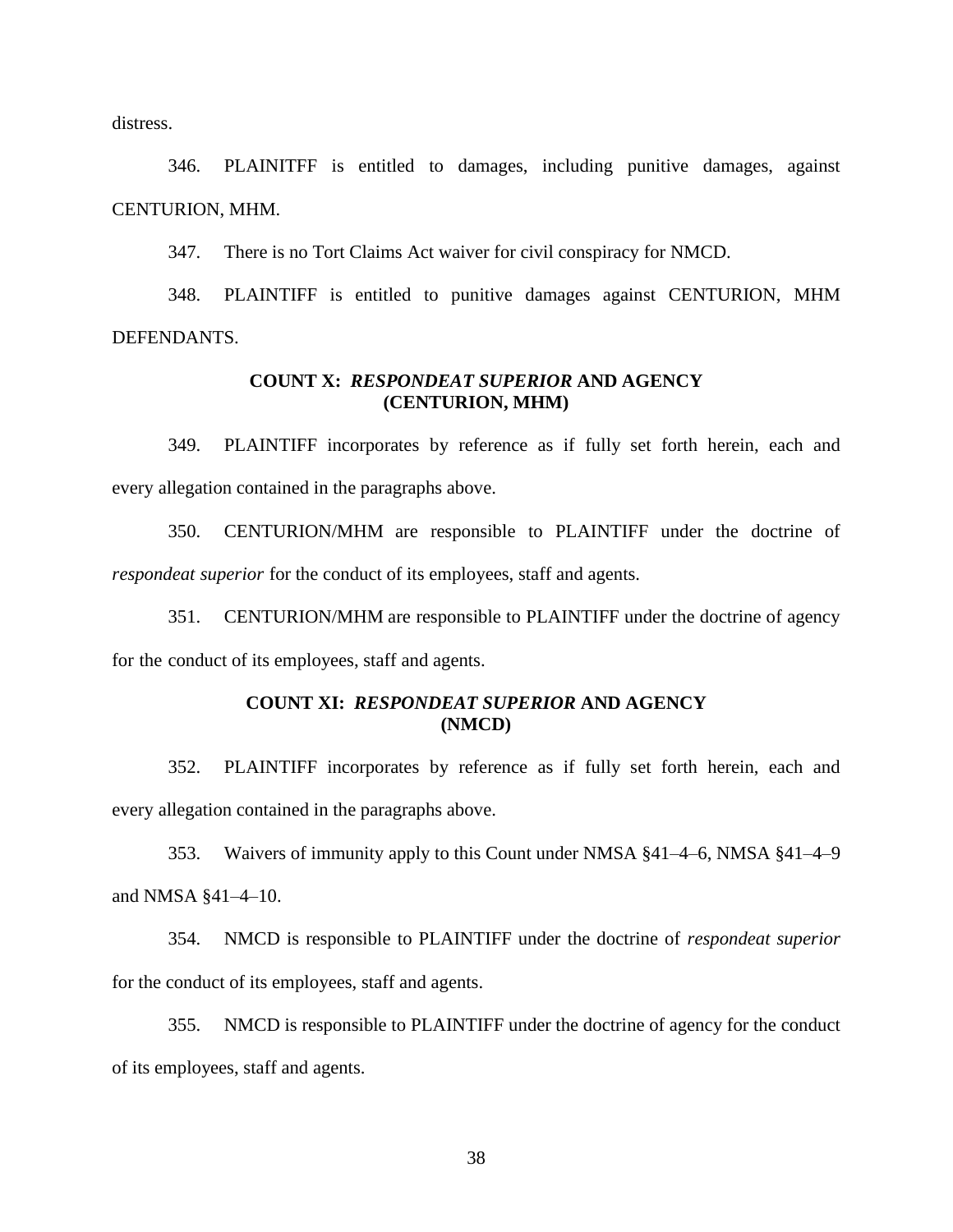#### **COUNT XII:** *RES IPSA LOQUITUR* **(ALL DEFENDANTS)**

356. PLAINTIFF incorporates by reference as if fully set forth herein, each and every allegation contained in the paragraphs above.

357. The injuries and damages suffered by PLAINTIFF were proximately caused by wanton, willful and reckless actions and inactions ALL DEFENDANTS.

358. It was the responsibility of CENTURION/MHM to manage and control their medical staff and the care and treatment of PLAINTIFF.

359. The events causing the injuries and damages to PLAINTIFF were of a kind which would not ordinarily occur in the absence of negligence on the part of CENTURION/MHM DEFENDANTS.

360. The doctrine of *res ipsa loquitur* is applicable as a theory of negligence, causation and damages in this case and appropriately pled herein.

361. PLAINTIFF is entitled to recovery for his injuries and damages, including but not limited to, physical injuries, pain and suffering, and severe psychological and emotional distress.

362. PLAINTIFF is entitled to punitive damages against CENTURION/MHM DEFENDANTS.

### **COUNT XIII: PUNITIVE DAMAGES (CENTURION, MHM)**

363. PLAINTIFF incorporates by reference as if fully set forth herein, each and every allegation contained in the paragraphs above.

364. The acts and omissions complained of in the causes of action stated above, upon information and belief, are believed to be of such an egregious nature, in reckless, wanton, willful,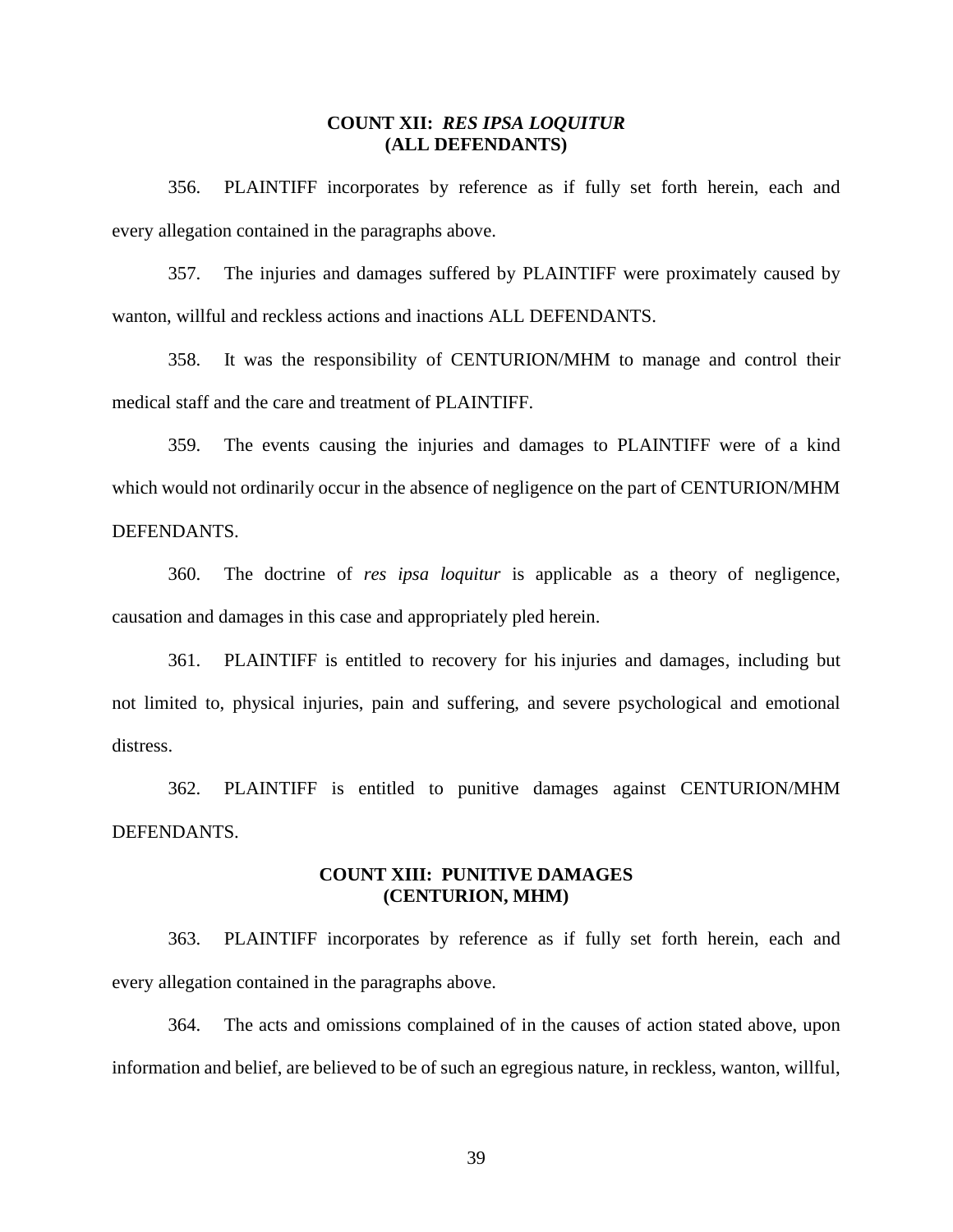deliberate and total disregard to the health of PLAINTIFF, that in addition to the actual damages ascertained and demonstrated by a preponderance of the evidence, that punitive damages or exemplary damages to punish and deter these types of acts and omissions from occurring in the future, may well be appropriate.

**WHEREFORE**, PLAINTIFF requests judgment as follows:

A. Compensatory damages against all DEFENDANTS, jointly and severally, in an amount to be determined by this Court as adequate for pain, suffering, and injuries to PLAINTIFF;

B. Compensatory damages against all DEFENDANTS, jointly and severally, in an amount to be determined by this Court as adequate for CENTURION, MHM DEFENDANTS' intentional infliction of emotional distress;

C. Punitive damages in an undetermined amount against CENTURION, MHM;

D. Costs incurred by PLAINTIFF, including pre-judgment and post-judgment interest; and

E. Such other and further relief as the Court deems just and proper.

Respectfully Submitted:

COLLINS & COLLINS, P.C.

*/s/ Parrish Collins* Parrish Collins P. O. Box 506 Albuquerque, NM 87103 505-242-5958 [parrish@collinsattorneys.com](mailto:parrish@collinsattorneys.com)

-and-